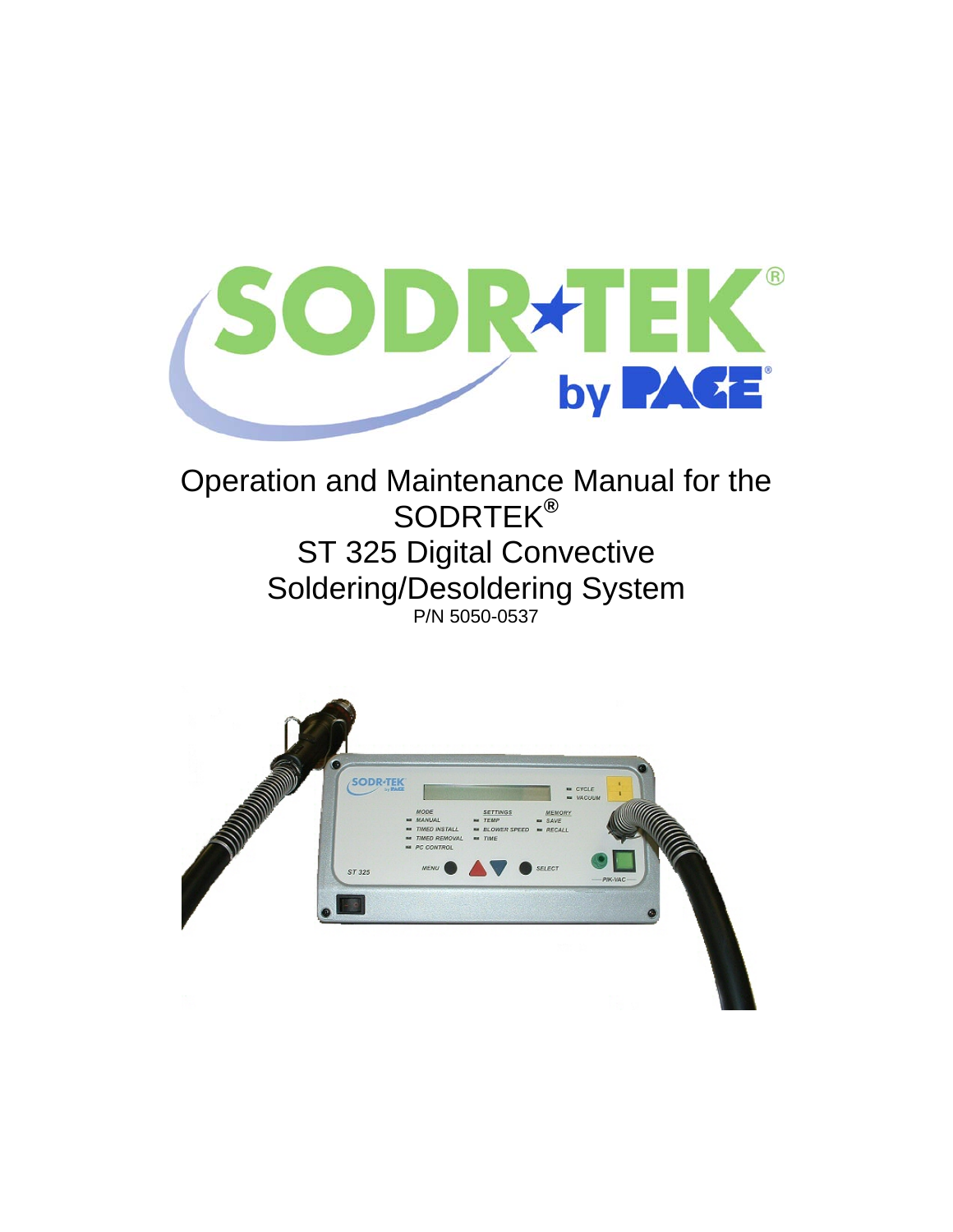# **TITLE**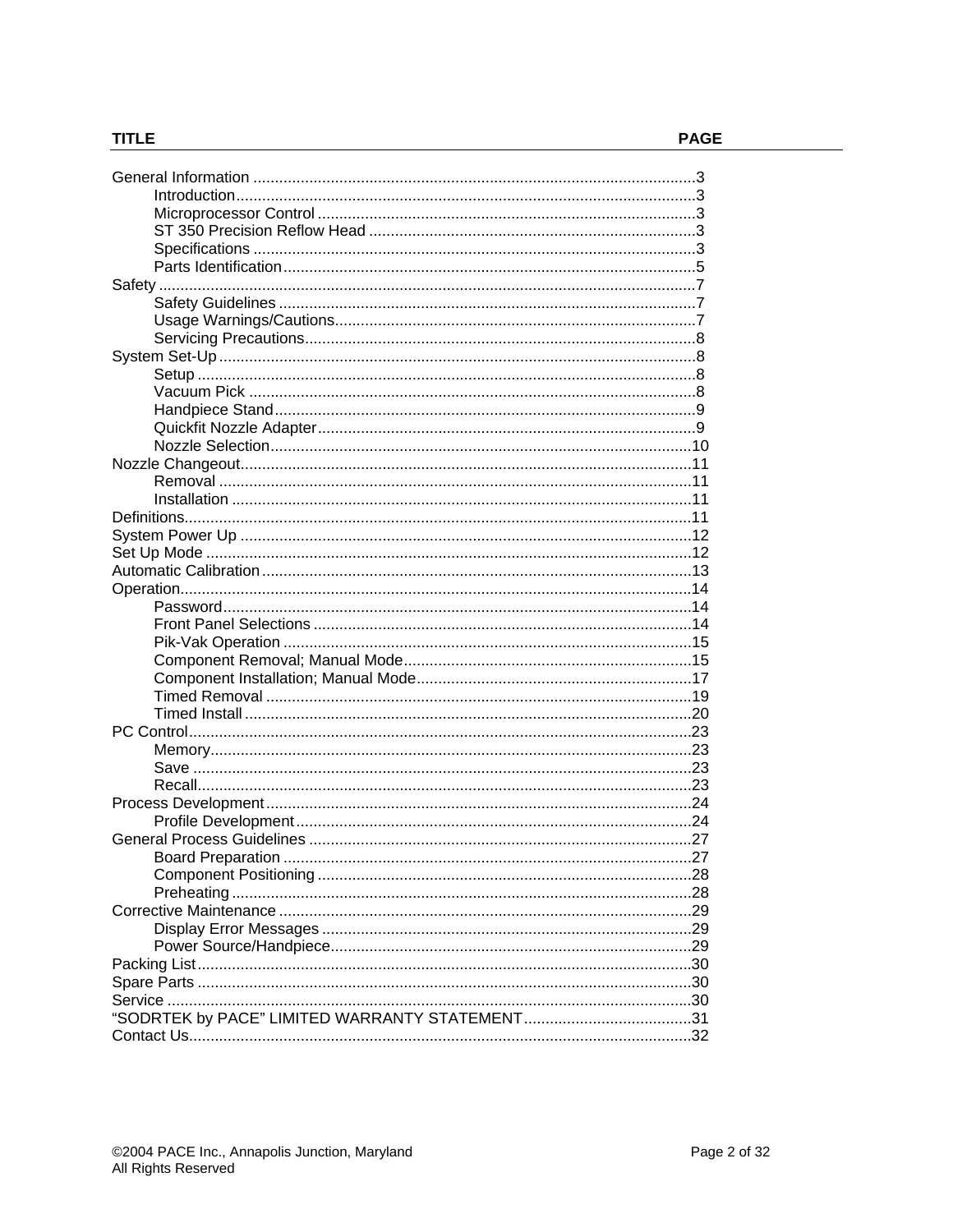## **General Information**

#### **Introduction**

Thank you for purchasing the PACE SODRTEK® model ST 325 Analog Convective Soldering/Desoldering System. This manual will provide you with the information necessary to properly set up, operate, and maintain the ST 325. Please read this manual thoroughly before using the unit. The ST 325 unit is a complete system designed for hot air removal and installation of SMD components, including Ball Grid Arrays (BGAs). The following key features allow process controlled placement and reflow of BGAs and SMD components. The ST 325 will store up to 20 profiles on its own. A PC can be used to store additional profiles and to collect the thermocouple data.

#### **Microprocessor Control**

The microprocessor system offers precision control of temperature (closed-loop control), cycle time (adjustable by one second increments), and blower speed provides consistent, repeatable results in successive reflow operations. Utilizing the Quiet Flo (low noise) turbine blower, pressure/flow rate is easily controlled and maintained at optimum levels for the particular task. A multi-level password lock-out prevents unauthorized changes and an audible countdown timer indicates end of cycle.

#### **ST 325 Handpiece**

The user-friendly ST 325 static-safe handpiece incorporates a powerful heater and has easy-access heat cycle and vacuum pick switches on the handle. A built-in, self-adjusting vacuum pick has a pushpull action, allowing components to be lifted automatically after solder reflow. When utilized with the ST 325 System work platform, the handpiece is easily converted to a precision reflow head.

The ST 325 unit is available in either the 115 VAC or 230 VAC version. The 115 VAC version system bears the FCC Conformity Marking which assures the user that it conforms to all the requirements of FCC Emission Control Standard, Title 47, Subpart B, Class A. This standard is designed to provide reasonable protection against harmful interference when the equipment is operated in a commercial environment. The 230 VAC version system bears the CE Conformity Marking which assures the user that it conforms to all the requirements of (EU) directive EMC 89/336/EEC & 73/23/EEC.

#### **Specifications**

ST 325 - Operates on 97-127 VAC, 60 Hz (115 VAC version) 575 Watts maximum at 120 VAC, 60 Hz

ST 325E - Operates on 197-264 VAC, 50 Hz (230 VAC version) 575 Watts maximum at 230 VAC, 50 Hz

**Air Temperature Range** - 149°C - 482°C (300°F - 900°F)

**Timing Control** - 10 to 999 seconds with 1 second resolution. (does not include preheat time)

**Blower Air Flow Rate** (measured at heater) - 20 SLPM (0.7 SCFM) minimum at highest speed (9). - 5 SLPM (0.18 SCFM) minimum at lowest speed (1).

Vacuum (at Pik-Vac Port) - 7.6 cm Hg. (3 in. Hg.) minimum.

**NOTE:** The ST 325 is designed for cyclical usage. Attempts to use in continuous operations by taping the handpiece Cycle Switch or other methods may void Blower Assembly warranty.

**Component Capacity** - (maximum size) **-** 5.1 cm x 5.1 cm (2" x 2")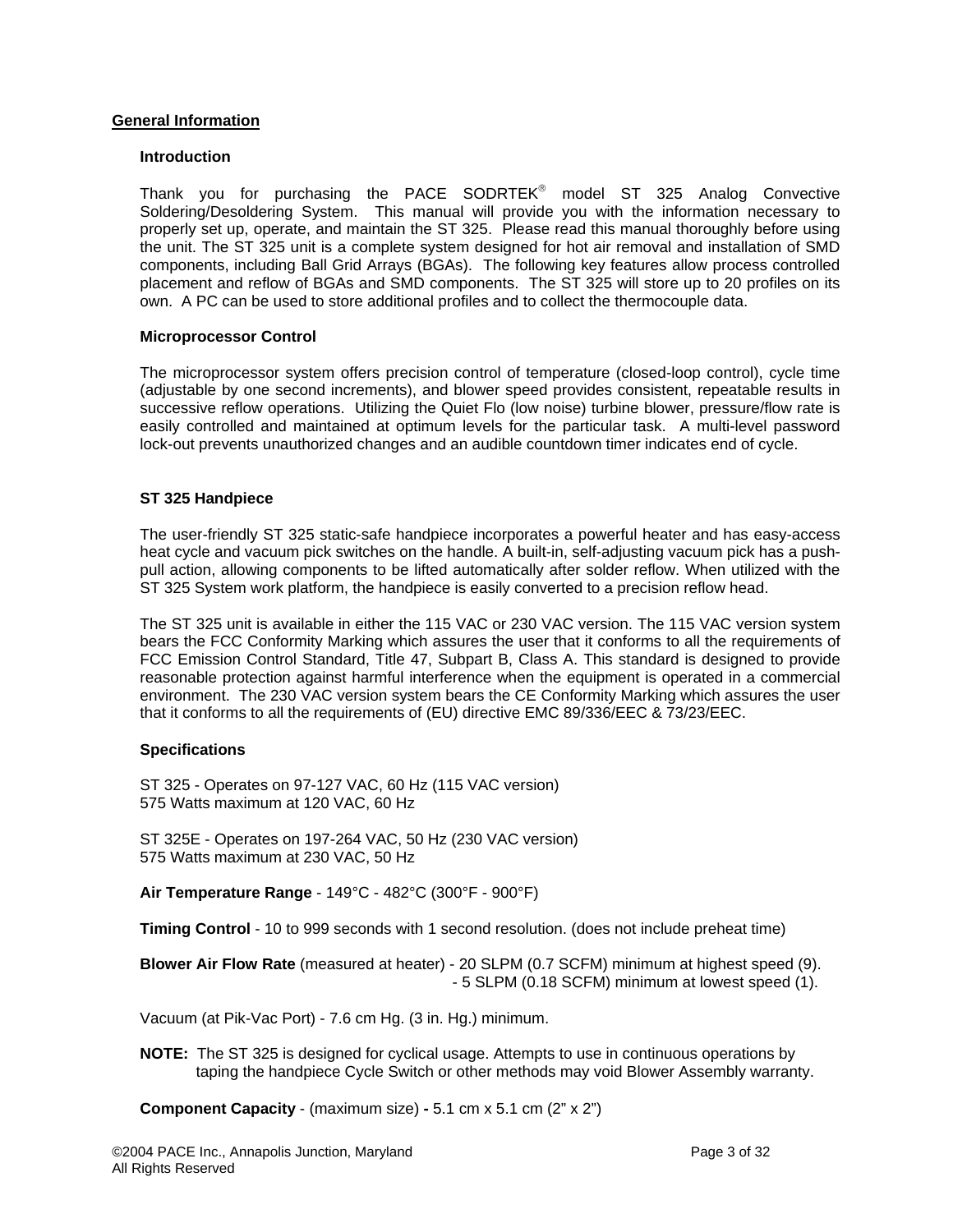# **Physical Parameters**

Size - 133 mm H x 260 mm W x 248 mm D (5.25" H x 10.25" W x 9.75" D) Unit Weight - 4.3 Kg. (9.5 lbs.)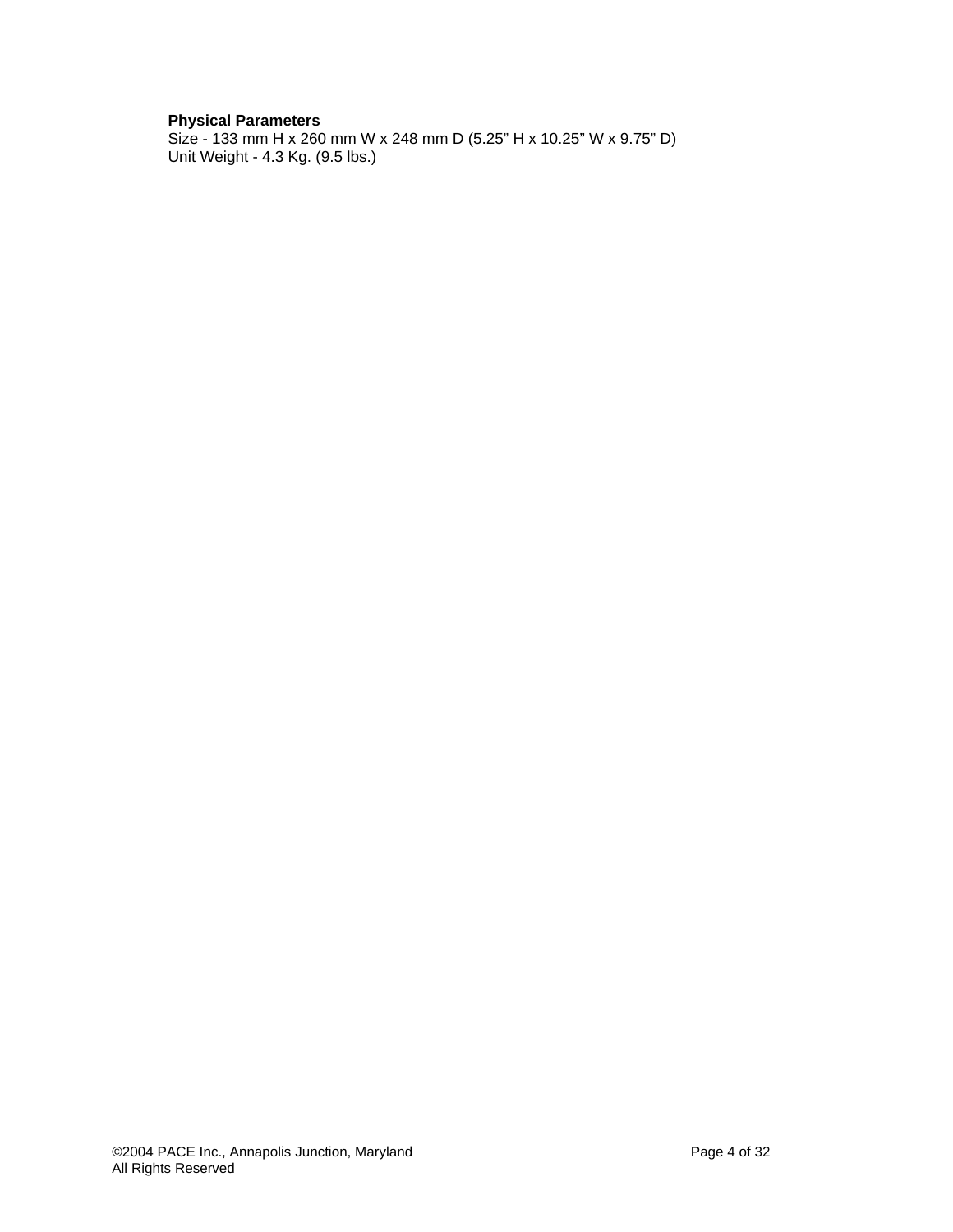# **Parts Identification**



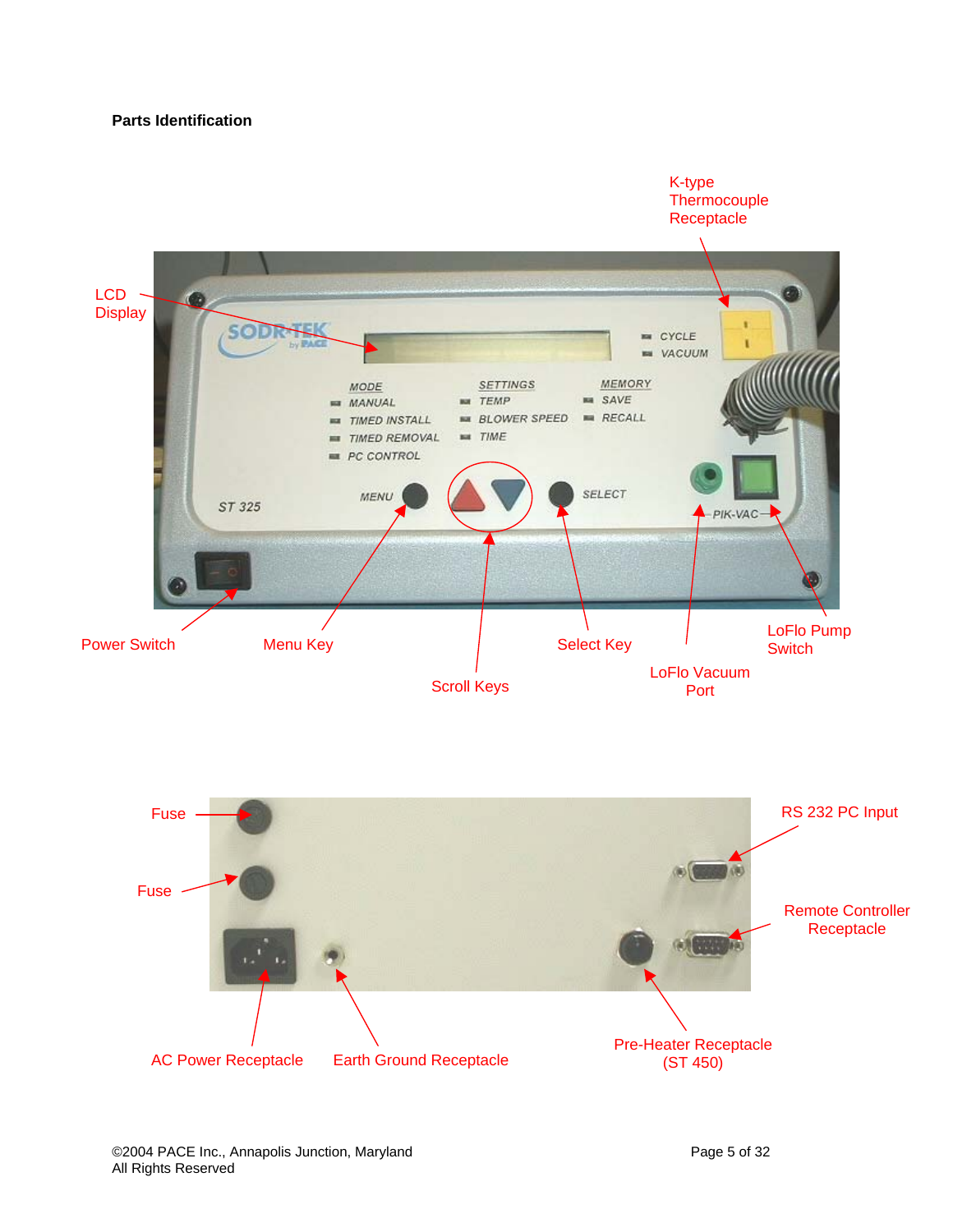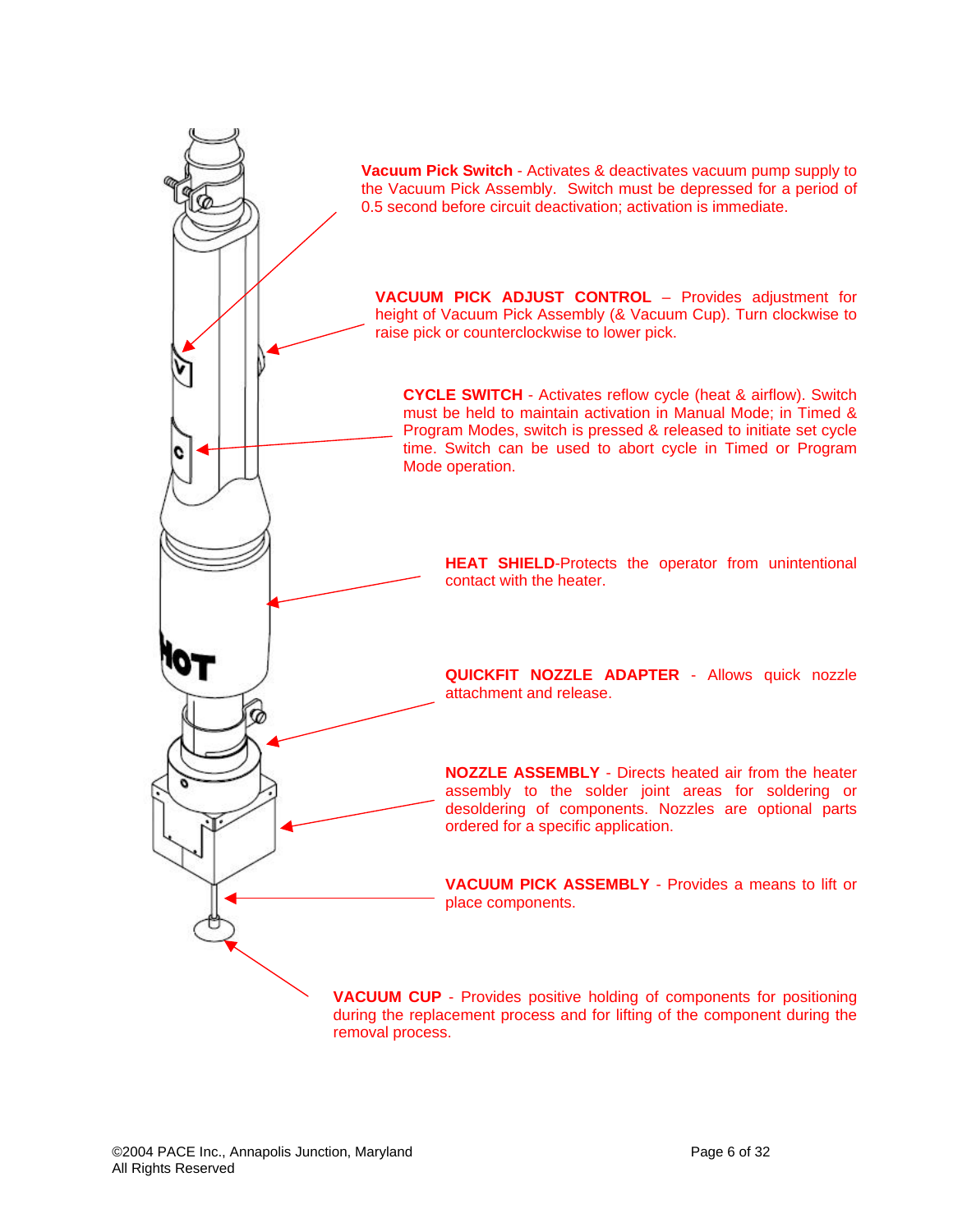## **Safety**

#### **Safety Guidelines**

The following are safety precautions that personnel must understand and follow when using or servicing this product.

#### **"NOTE"**

Used to indicate a statement of company recommendation or policy. The message may relate directly or indirectly to the safety of personnel or protection of property. NOTE is not associated directly with a hazard or hazardous situation and is not used in place of "CAUTION", "WARNING" or "DANGER".

#### **"CAUTION"**

Used to indicate a hazardous situation, which may result in minor or moderate injury. May also be used to alert personnel to conditions, procedures and practices which, if not observed, could result in damage to or destruction of the product or other equipment.

#### **"WARNING"**

Used to define additional information that if not closely followed might result in serious damage to equipment and represent a potential for serious personnel injury.

#### **"DANGER"**

Defines additional information that if not closely followed might result in severe personnel injury or death. Danger is not used for property damage unless personal injury risk is present.

#### **Usage Warnings/Cautions**

## **WARNINGS**

- 1. A fire hazard may arise if the ST 325 is used improperly.
- 2. Do not use the ST 325 in the presence of an explosive atmosphere.
- 3. Be careful when using the ST 325 in places where there are combustible materials. Heat may be conducted to combustible materials which are out of sight.
- 4. Do not apply heat from the ST 325 to one place for a long time.
- 5. Do not leave the ST 325 unattended while powered on.

#### **CAUTIONS**

- 1. The ST 325 handpiece heater assembly housing and any installed nozzle are hot when the system is being cycled and for a period of time thereafter. DO NOT touch either the heater assembly housing, nozzle or direct heated air stream. Severe burns may result!
- 2. Utilize all standard electrical safety precautions when using this or any other electrical equipment.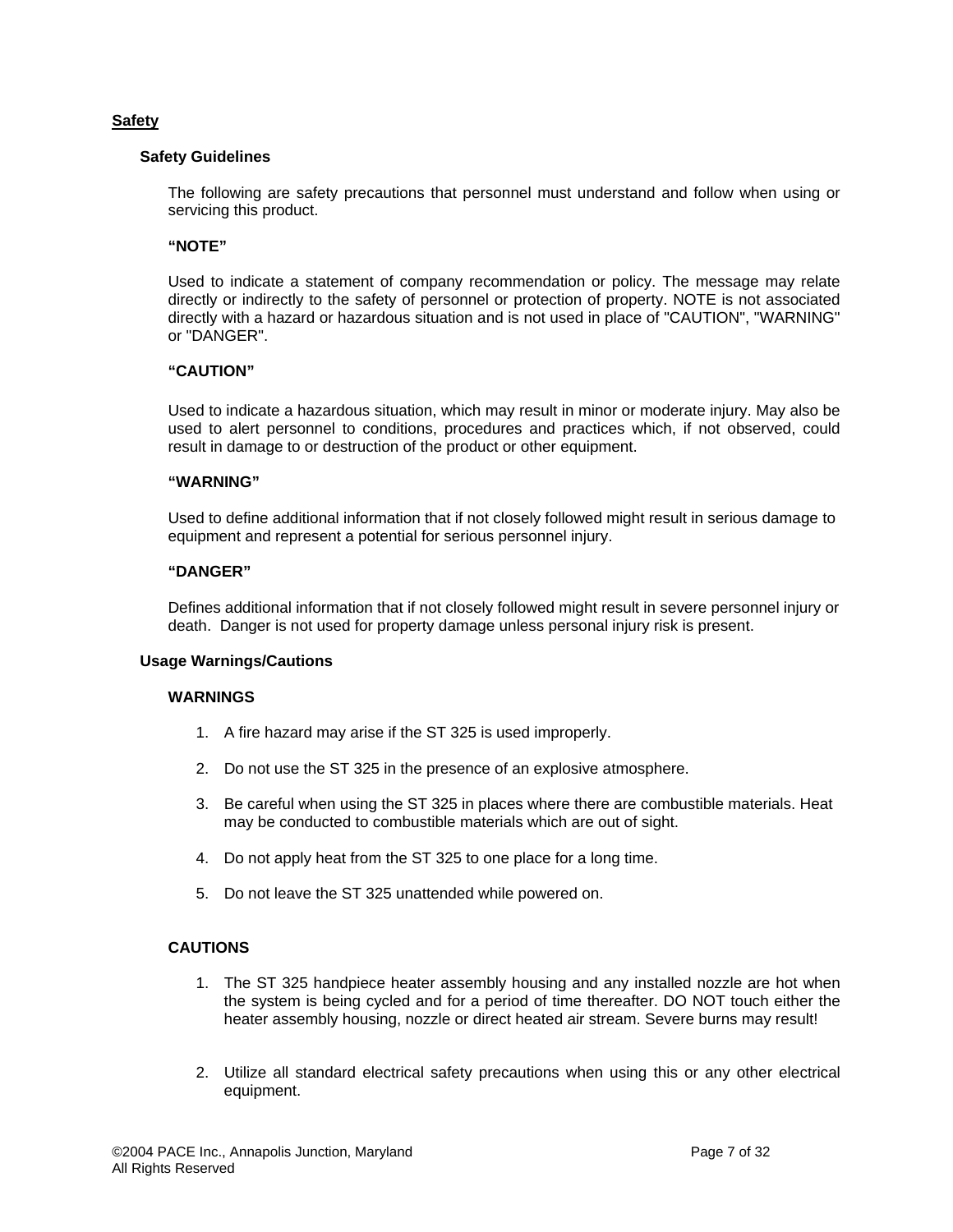- 3. Always use the ST 325 with the Heat Shield installed. The Heat Shield helps to prevent unintentional contact with the heater.
- 4. Always use this system in a well-ventilated area. A fume extraction system such as those available from PACE are highly recommended to protect personnel from solder flux fumes.
- 4. Exercise proper precautions when using chemicals (e.g., solder paste). Refer to the Material Safety Data Sheet (MSDS) supplied with each chemical and adhere to all safety precautions recommended by the manufacturer.

## **Servicing Precautions**

## **DANGERS**

**POTENTIAL SHOCK HAZARD** - Repair procedures performed on this product should be performed by qualified service personnel only. Line voltage parts will be exposed when equipment is disassembled. Service personnel must avoid contact with these parts when troubleshooting.

## **Precautions**

The following are general safety precautions which personnel must understand and follow when using or servicing this product. These precautions may or may not be included elsewhere in this manual.

## **Safety**

## **Electrical Requirements**

The ST 325 unit draws approximately 575 Watts, which is listed on the nameplate on the power source rear panel. A separate, dedicated AC supply line circuit may be required to adequately power the unit/system. If your power outlet cannot provide suitable power, arrange for a qualified, licensed electrician to install one for you.

#### **System Set-Up**

Set up the ST 325 system using the following steps and associated drawings.

- 1. Remove the ST 325 from its shipping container(s). Store the shipping container(s) in a convenient location. Reuse of these containers will prevent damage if you ship or store the system.
- 2. Set the ST 325 unit on a convenient workbench.
- 3. Place the **POWER** Switch (on power source front panel) in the "OFF" or "0" position.



4. Inspect all system components to check for shipping damage and to ensure that all purchased components (standard and options) are present. Use the drawings provided in the following pages as a guide for checking the parts that come with the unit.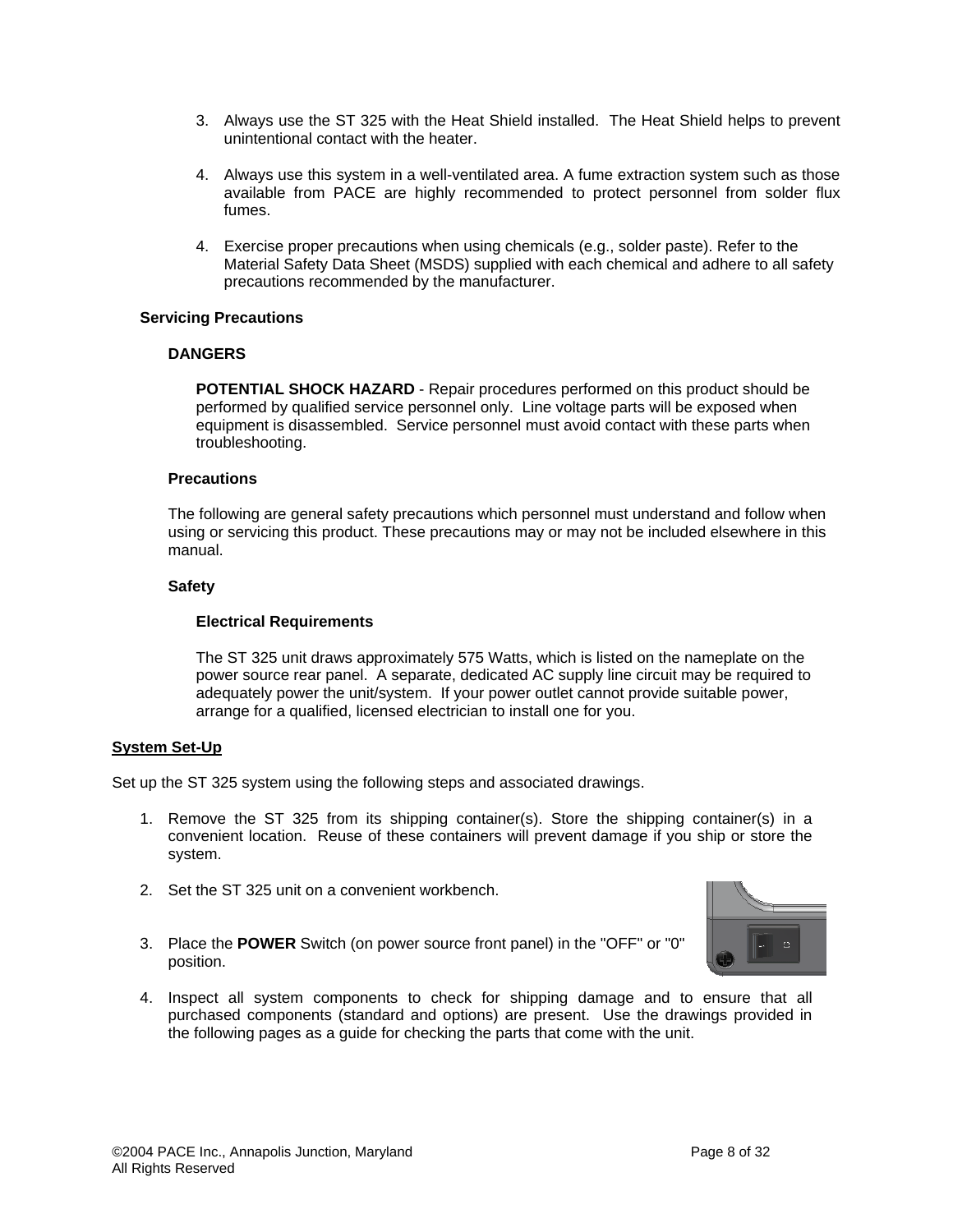## **Vacuum Pick**

## **Set-Up**

- 1. Locate the Pik-Vac (P/N 7027-0001-P1) and the Vacuum Cup Kit (P/N 6993-0154) supplied with the system.
- 2. Attach the ridged end of a male quick connect hose mount Fitting to each end of the Air Hose.
- 3. Attach one male quick connect hose Fitting (with attached Air Hose) to the rear of the Pik-Vac Handpiece.
- 4. Insert the other male quick connect hose Fitting (with attached Air Hose) into the LoFlo Vacuum Port.
- 5. Attach the Metal Vacuum Tip, with the appropriate vacuum cup, to the end of the Pik-Vac Handpiece.





## **Handpiece Stand**

Using the supplied hardware, attach the Handpiece Retainer and the Mounting Bracket as shown.





## **QuickFit Nozzle Adapter**

The ST 325 QuickFit Adapter allows you to easily change out any PACE ST 325 Nozzle. Attach the adapter to the handpiece heater using the following instructions.

- 1. Insert the QuickFit Adapter into the end of the handpiece heater as shown.
- 2. Position the QuickFit Adapter so the Line on the heater is aligned with one of the 3 lines (1 long & 2 short lines) on the Locking Collar. Tighten Collar Locking Screw to secure adapter in position.

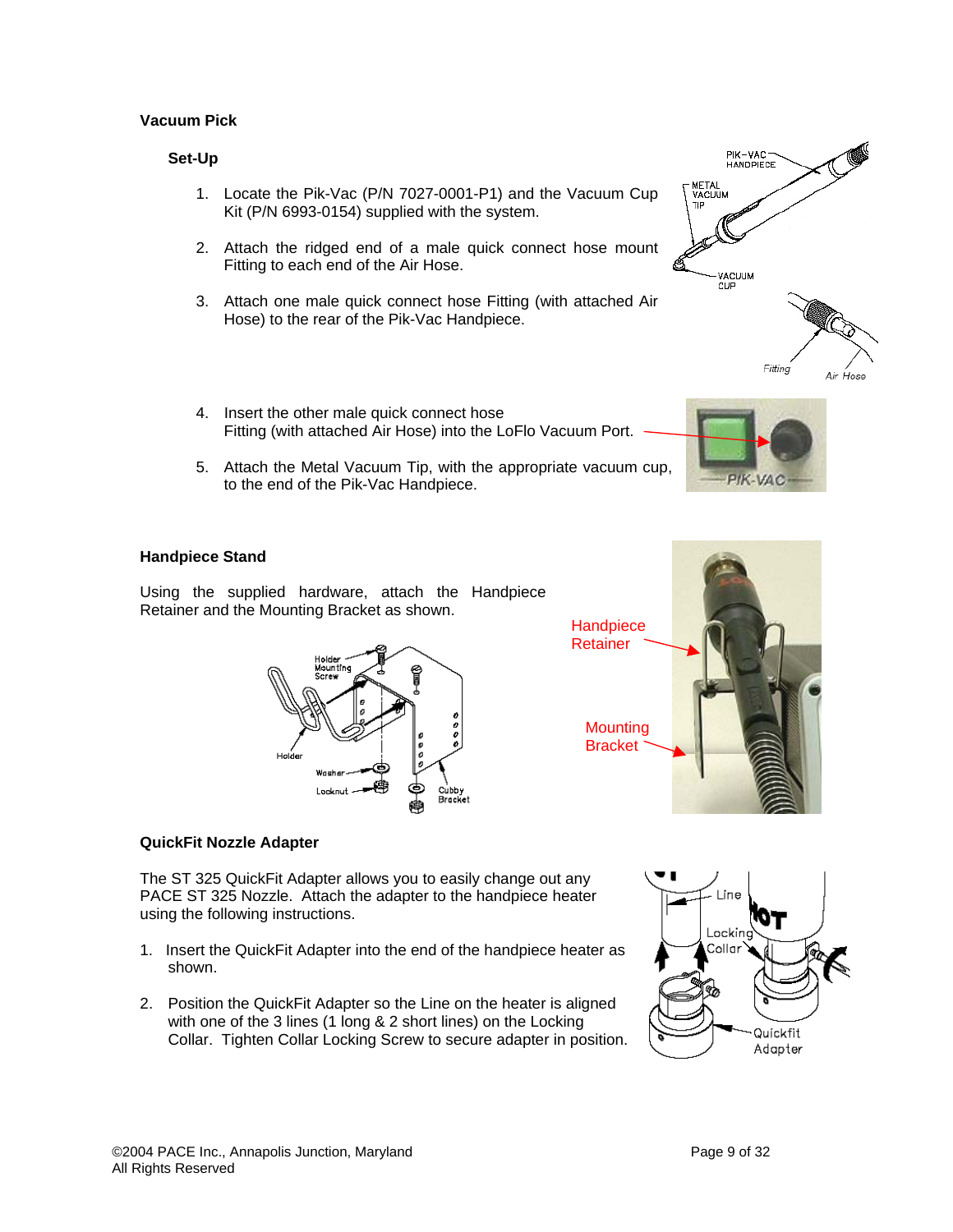## **Nozzle Selection**

Selection of the proper Nozzle is essential for achieving a quality component removal or installation. Each ST 325 Nozzle is designed to properly direct the heated air. Custom nozzles are available upon request. ST 325 Nozzles are available in 4 basic configurations.

## **Vented Air Nozzles (V-A-N)**

Are used for removal/replacement of BGA components.

## **Box Nozzles**

Used for removal/replacement of surface mount components having solder connections on 4 sides of the component (e.g., QFPs & PLCCs).

#### **Pattern Nozzles**

Used for removal/replacement of surface mount components having solder connections on 2 sides of the component (e.g., SOICs).

#### **Single Jet Nozzles**

Available in straight, curved and flat end versions, these nozzles are used for removal/replacement of small surface mount components (e.g., chip components), small QFPs, Land Grid Arrays (e.g., those used on pagers & cellular telephones) or for reflowing solder on single solder connections.

#### **Template Selection**

Alignment Templates are used as an aid in aligning V-A-N Nozzles to the PCB Assembly when installing Ball Grid Arrays (BGAs). The I.D. (Inside Dimension) of the template should match the perimeter of the BGA land pattern.

#### **Vacuum Cup Selection**

Selection of the proper size vacuum cup is important for achieving an adequate holding force for each component. The cup selected should be as large as possible without exceeding the body size of the component. Vacuum cups are consumable items which deteriorate over a period of time.









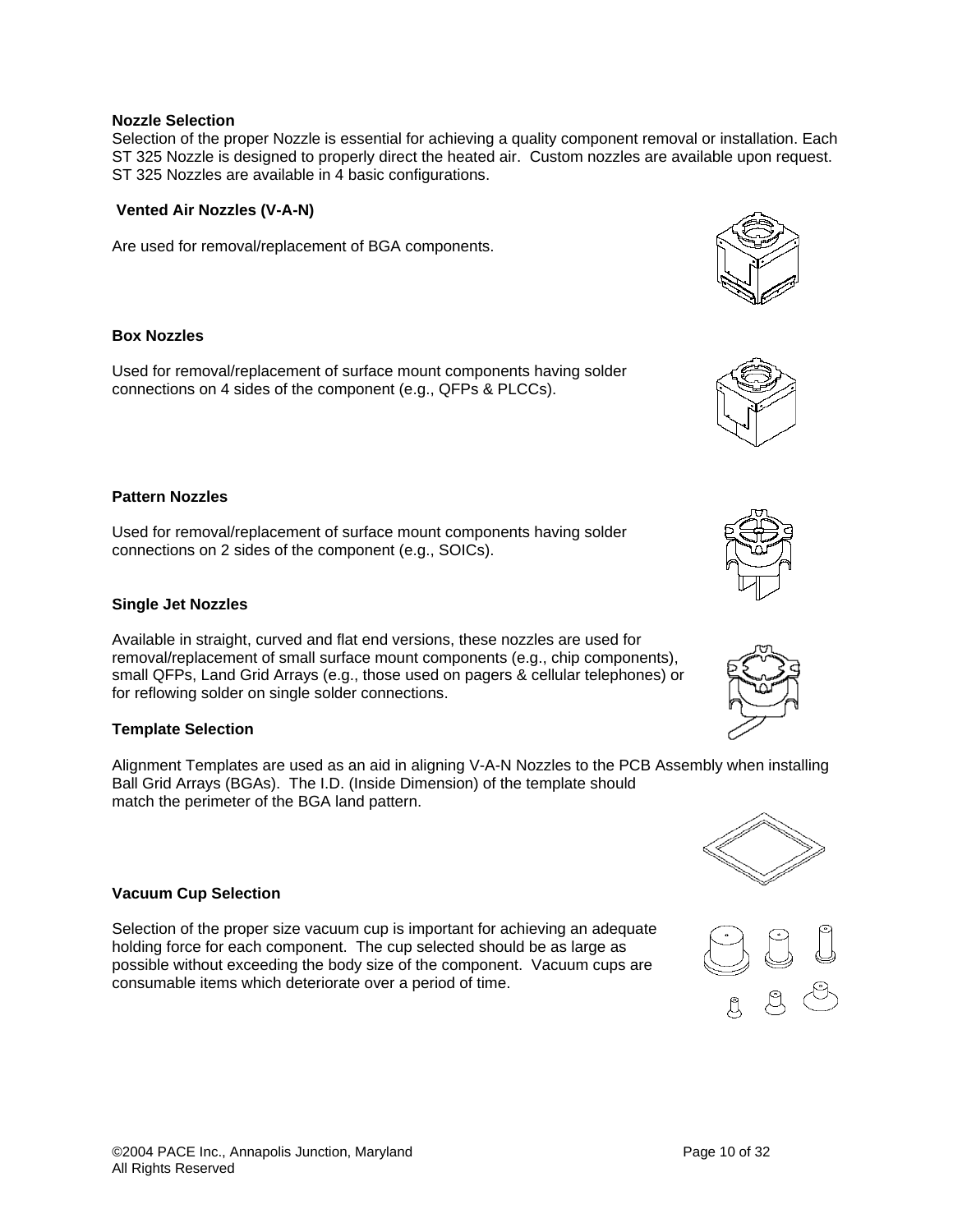## **Nozzle Changeout**

#### **Removal**

- **WARNING:** Never remove a heated nozzle using bare hands. Use the Rubber Pad. Never use a wrench or pliers when removing a nozzle.
	- 1. While holding the Rubber Pad, gently twist the nozzle as shown. The nozzle will easily release from the Nozzle Adapter.
	- 2. Place the nozzle (still hot) on a heat resistant surface.

#### **Installation**

- 1. Select the proper Nozzle for your application.
- 2. Orient the Nozzle for best use on the component.
- 3. Insert the Nozzle up into the Nozzle Adapter (use Rubber Pad if nozzle is hot). Gently twist the nozzle as shown to lock nozzle in place.

## **Definitions**

Please read and become familiar with the definitions of each of the following terms that are used repeatedly in the following Operation, Set-Up Mode, and Program Mode procedures.

**Manual Mode:** Mode of operation in which the operator sets only Operating Temperature and Blower Speed parameters. The operator then manually performs a rework operation.

**Operating Temperature:** The true air stream temperature as it exits the handpiece heater assembly. This temperature is displayed on the Digital Readout during any given rework cycle where air is flowing through the handpiece.

**Password:** The password feature, when activated will prevent unauthorized alteration of stored system parameters. If a password has been installed, the Digital Readout will display an instruction to enter the password (a 4 key numerical sequence stored in Set-Up Mode) when a setting change is attempted.

**Preheat:** A preliminary process in which the work is heated at a predetermined rate from ambient to a desired elevated temperature in order to reduce the risk of thermal shock and to reduce cycle time during the Reflow (primary heating) process.

**Profile:** An established procedure for rework which includes all parameters (e.g., operating temperature, cycle time, preheat) required for optimum rework of a particular component/pcb combination. Any established Profile can then be utilized by entering it into system memory; the Profile can then be easily recalled and used in the system Program Mode.

**Program Mode:** Mode of operation in which a profile can be stored, altered (edited), or recalled and used to automatically sequence through the established procedure once the cycle is initiated.

**Set Temperature:** The operator selected air stream temperature for the particular rework cycle.

**Set-Up Mode:** Mode of operation in which the operator can quickly and easily enter, change or delete system parameters (e.g., password, °C/°F display, profile deletion).

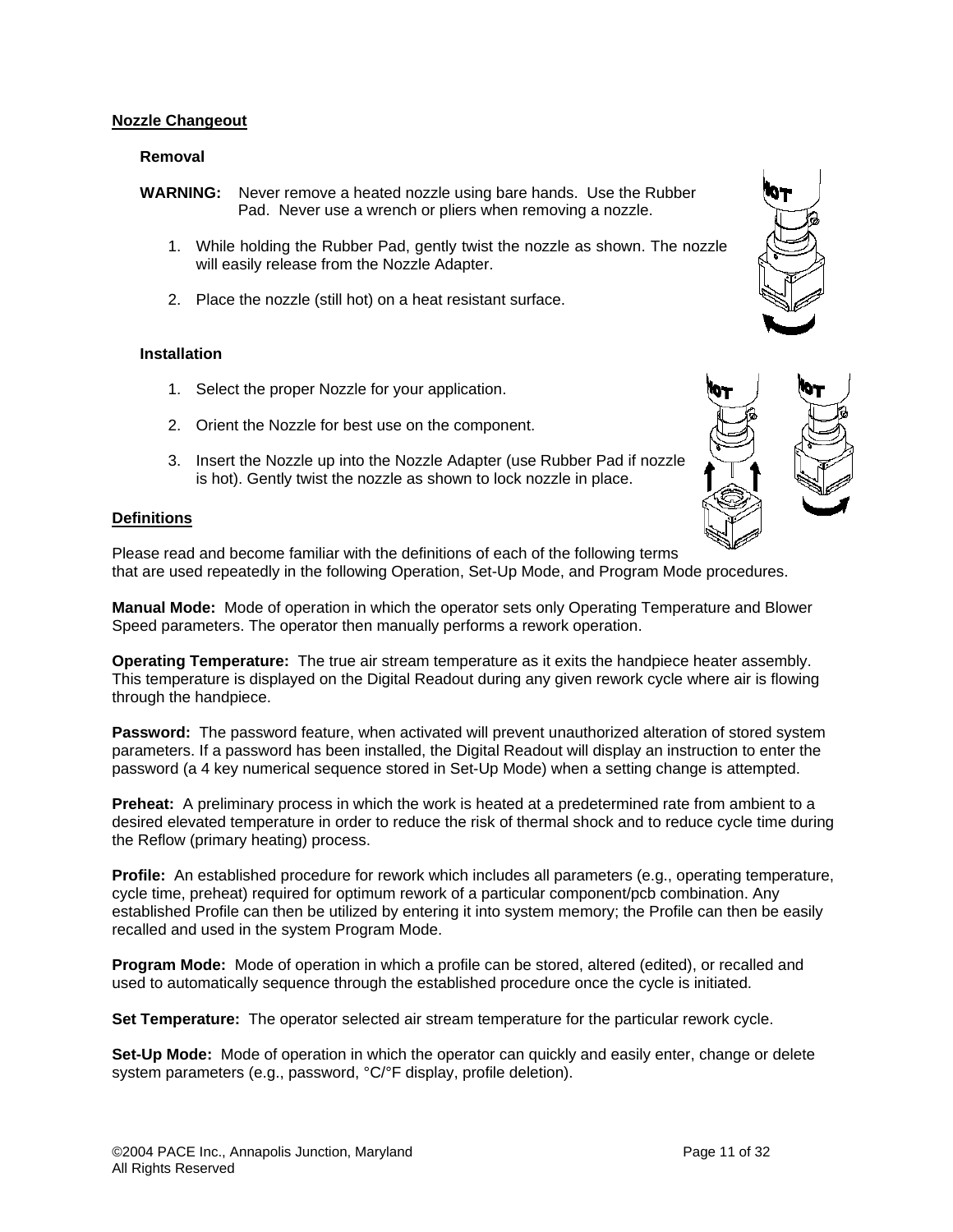**Timed Mode:** Mode of operation in which the operator enters the Operating Temperature, Cycle Time, vacuum operation and Blower Speed parameters. When the reflow cycle is initiated, the system will operate as per those parameters and turn off at the end of the cycle time. The operator manually performs any other required procedures (e.g., vacuum operation, preheat) of the rework operation.

**Vacuum Release Time:** Time delay from the start of a Reflow cycle (in Program Mode, Install only) until vacuum terminates to release component.

**V-A-N Nozzle:** Vented Air Nozzle.

## **System Power Up**

- 1. Insert the female end of the power cord into the AC Power Receptacle on the rear panel of the power source.
- 2. Plug the prong end (male end) of the power cord into an appropriate 3 wire grounded AC supply receptacle.

#### **Set Up Mode**

The set up mode provides the option to select from the following items:

- 1. Password Entry
- 2. Temperature scale selection (°C or °F)
- 3. Auto Vac
- 4. Deletion of profiles
- 1. Turn Power Switch Off.
- 2. Turn the ST 325 On while holding the Menu Button. Release the Menu Button when the LCD displays the Development Date (e.g., "Dev 4/06/04"). The LCD will now display "Password Needed?" if there is no password currently stored in the system. If a password is stored, the LCD will display "Enter Password" and "Password = 0000." Notice that the question mark is no longer present.
- 3. If there is no Password stored and you would like to create one, press the Scroll Up Button  $($ for yes and go to step 5. If there is no Password stored and you do not want to create one, press the Scroll Down Button  $(\blacktriangledown)$  or the Select Button for no and go to step 6.
- 4. If there is a Password stored, use the Scroll Keys  $($   $\blacktriangleright$  to select the stored password.

**NOTE:** If an incorrect password is entered, the system will display "Wrong Password" and exit out of the Set Up Mode.

5. Enter the Password using the Scroll Keys  $($ 

**NOTE:** Please copy the chosen password and keep in a safe place.

6. Press the Select Button after the password is selected. The LCD will now display the desired temperature scale (e.g., "Display is °F?").

**CAUTION:** To insure operator and ESD/EOS safety, the AC power supply receptacle must be checked for proper grounding before initial operation.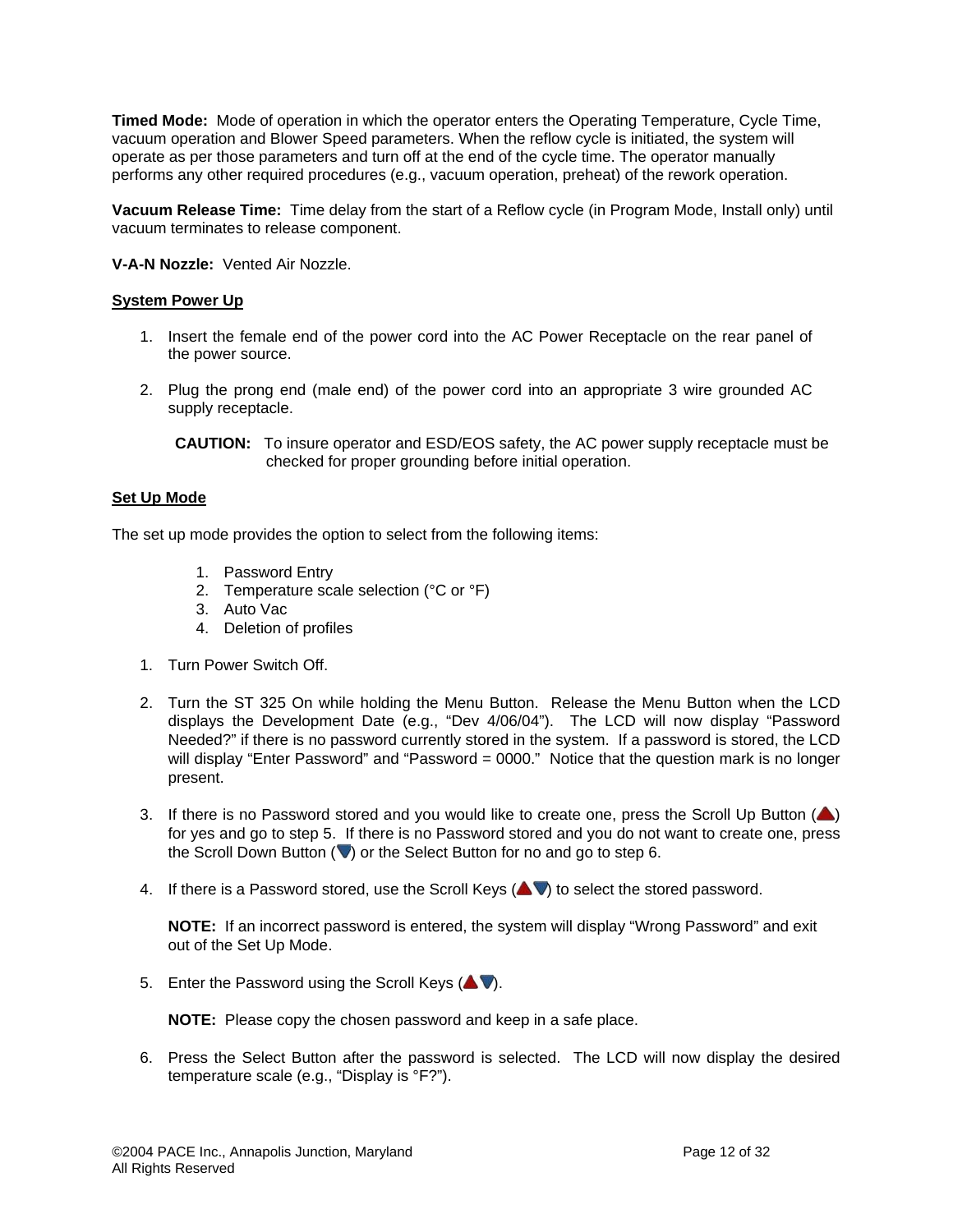- 7. Use the Scroll Down Button  $(\vee)$  to select the desired temperature scale.
- 8. Press the Select Button or the Scroll Up Button (4) to save. The LCD will now display the status of the Auto Vac, (e.g., "Auto Vac =  $On$ ").
- 9. Use the Scroll Down Button  $(\vee)$  to select the desired Auto Vac state.
- 10. Press the Select Button or the Scroll Up Button (A) to save. The LCD will now display "Delete Profiles?". If you want to delete a profile, press the Scroll Up Button (A). If you do not want to delete a profile, press the Scroll Down Button (V). The LCD will now display "Exit Setup?"
- 11. Use the Scroll Up Button ( $\triangle$ ) for yes and the Scroll Down Button ( $\vee$ ) for no. If no is selected, the program will cycle to the beginning and the LCD will display "Password Needed?".
- 12. If the Scroll Up Button ( $\blacktriangle$ ) is selected, the LCD will flash "Delete Profile and Number --?"
- 13. Use the Scroll Keys ( $\blacktriangle$ V) to select the desired profile number (1-40) and then press the Select Key. The Screen will now ask you to confirm the deletion, (e.g., "24 are you sure?").
- 14. Use the Scroll Up Button  $($ ) for yes and the Scroll Down Button  $($  $\blacktriangledown)$  for no.
- 15. If no is selected, the system will prompt the user to exit the set up mode. Use the Scroll Up Button  $($ **)** for yes and the Scroll Down Button  $($ **v**) for no. If no is selected, the program will cycle to the beginning and the LCD will display "Password Needed?".

## **Automatic Calibration**

The ST 325 System provides precision control of temperature thanks to the closed-loop controlled circuit design. The temperature sensor is located in the heater but utilizing the PACE Thermocouple Nozzle can yield more accurate results due to moving the temperature sensor closer to the component. The Automatic Calibration Procedure allows the system to calibrate for various style components as well as to adjust for any minor offsets in temperature due to heater differences and blower speeds. Doing this will ensure the most accurate temperature readings.

**NOTE:** For best results, hold a PCB up to the Thermocouple Nozzle at the same distance as the nozzle would be from the PCB during the removal or installation process. During the calibration it is important to avoid holding the PCB in one position too long; this will avoid board damage during the Automatic Calibration Procedure.

#### **Entering the Automatic Calibration Mode**

- 1. Turn the Power Switch Off.
- 2. Install the Thermocouple Nozzle.





3. Press and hold the Scroll Up Button  $($ **A**) and Select Button while turning the Power Switch On. Release these buttons when software development date appears, e.g., "Dev Date 8-20-04."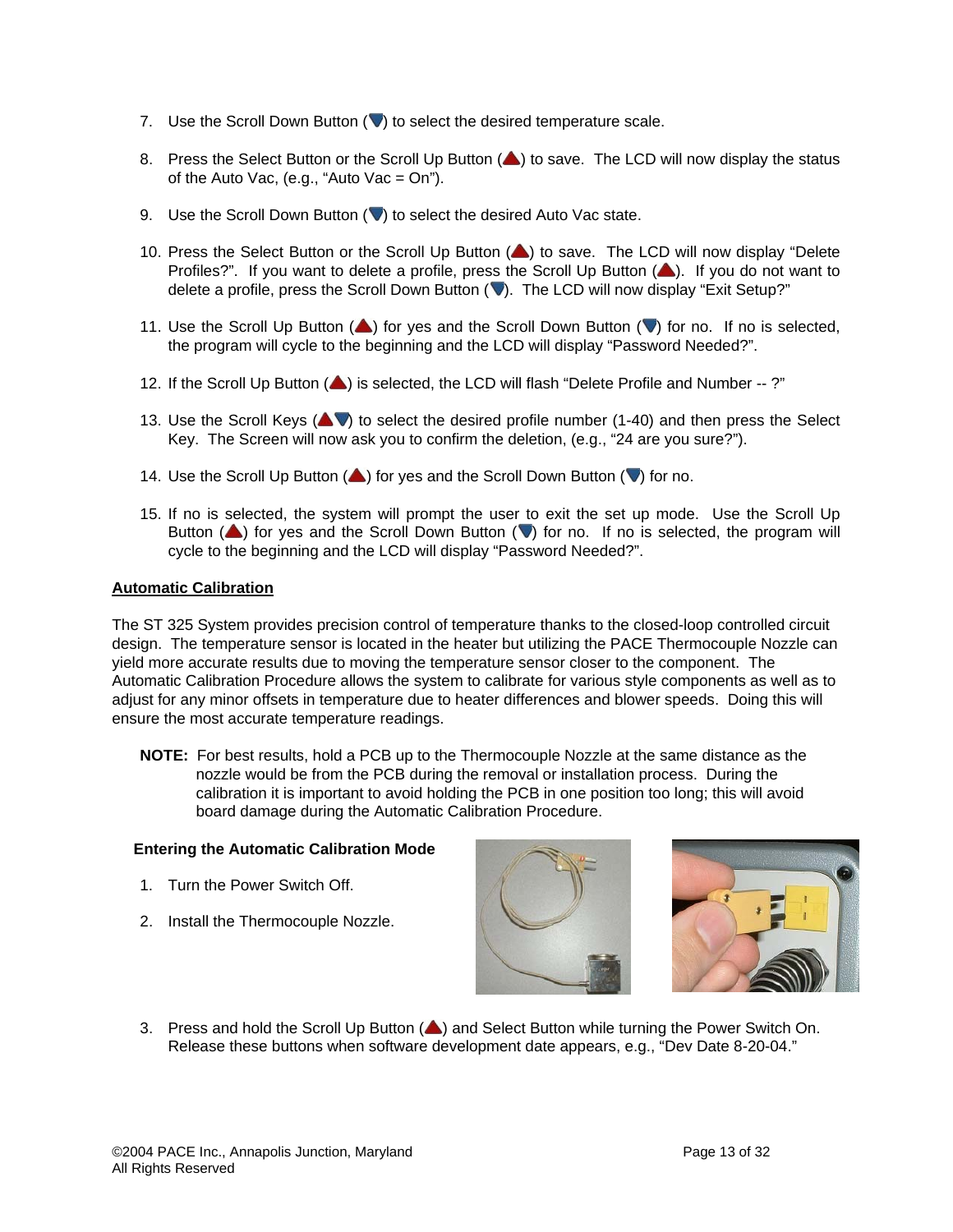4. The LCD will flash, displaying "Ent Auto Temp" and "A -  $Temp = \_\_\circ$ "

**NOTE:** The "A - Temp = \_\_\_ ° " will display the current temperature that is set in the Manual Mode (e.g., "A -Temp =  $700 °F$ ").

- 5. Use the Scroll Keys  $($   $\blacktriangleright$   $)$  to select the desired temperature and press the Select Button to accept the entry. If the Scroll Keys are not pressed for a duration of 5 seconds, the LCD will return to the flashing of the "Ent Auto Temp" and "A - Temp =  $\_\_\circ$ ".
- 6. The LCD will flash, displaying "Auto Blower  $= 7$ " and "Ent Auto Blower."
	- **NOTE:** The "Auto Blower = " will display the current temperature that is set in the Manual Mode (e.g., "Auto Blower =  $7$ ").
- 7. Use the Scroll Keys  $($   $\blacktriangleright$  to select the desired blower speed and press the Select Button to accept the entry. If the Scroll Keys are not pressed for a duration of 5 seconds, the LCD will return to the flashing of the "Auto Blower = 7" and "Ent Auto Blower."
- 8. Press the Cycle Button to start the Calibration Process.

**NOTE:** Anytime during this operation the Vacuum Button can be pressed to escape the process.

- 9. Once the process is completed, the LCD will display "Save Offset?" At this time, the offset may be saved by pressing the Select Button or the Offset Calibration Mode may be exited by pressing the Vacuum Button on the handpiece. Either selection will exit the Offset Calibration Mode and place the system into the previously used menu for regular operation.
	- **NOTE:** If during the procedure the LCD displays " Auto Cal Error," repeat the Auto Calibration Procedure again.

## **Operation**

The PACE ST 325 unit is easy to operate and can be quickly set up for operation. The following steps provide basic guidelines for rework using the PACE ST 325.

#### **Password**

The Password feature of the ST 325 system, when activated, will prevent unauthorized alteration of stored system temperature parameters and custom settings (refer to the "Set Up Mode Section"). If a Password has been installed, the LCD Display will display an instruction to enter the Password (a 4 digit number) when a setting change is attempted. Entry of the correct Password at this point will allow the operator to proceed with the desired changes.

## **Front Panel Selections**

The front panel on the ST 325 contains a four button interface which allows easy operation of the system, including creating and modifying profiles. There are four different selections within the **Mode** column. They are **Manual**, **Timed Install**, **Timed Removed**, and **PC Control**. The following pages will provide step-by-step procedures for the various modes.





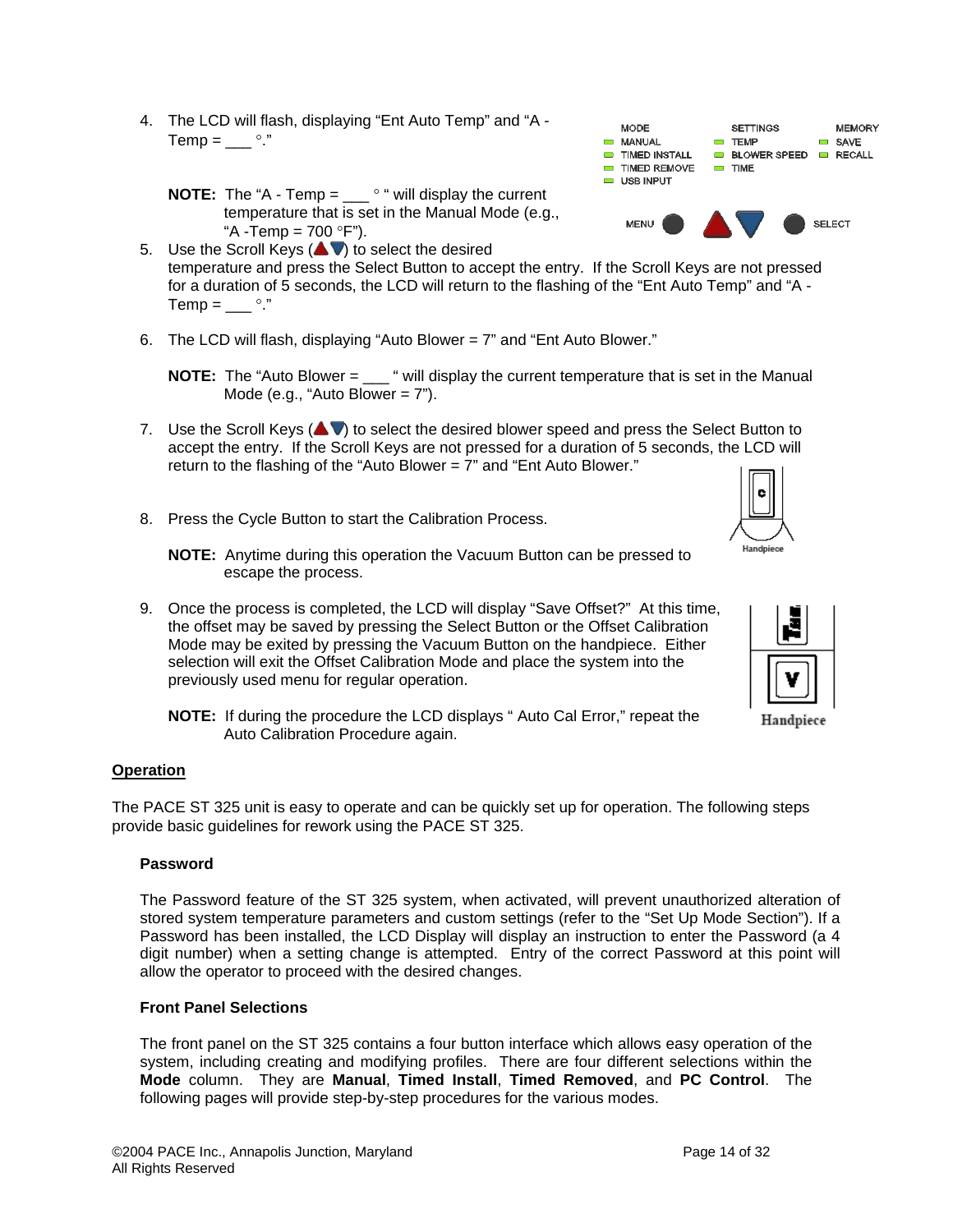## **Pik-Vac Operation**

- 1. Use of the Metal Vacuum Tip without a Vacuum Cup attached for removal/replacement of very small component works well but for larger components, install one of the supplied Vacuum Cups onto the tip. For best results, use a size slightly smaller than the body of the component to be removed or placed. For very large components, use the largest Vacuum Cup.
- 2. Press the LoFlo Pump Switch to activate vacuum at the handpiece. The LoFlo Pump Switch will illuminate whenever the switch is activated.
- 3. Grasp the handpiece as you would a pen, with the Vacuum Cup (or tip) pointing down and the Vacuum Control Port pointing up.
- 4. Place the Vacuum Cup and/or the Metal Vacuum Tip gently onto the top surface of the Component body. Exercise caution to avoid bending of leads on fine pitch devices.



- 5. Place one finger over the Vacuum Control Port. Vacuum is now being applied to the Component body.
- 6. Gently lift the Component off the PC Assembly (removal operation) or out of the component holder (placement operation).
- 7. Lower the Component gently into position onto the PC Assembly (placement operation) or component holder (removal operation).
- 8. Lift finger from the Vacuum Control Port to release the Component.
- 9. Press the Illuminated LoFlo Pump Switch again to turn off the LoFlo Pump when all Component handling operations are completed.

#### **Component Removal; Manual Mode**

The following procedure will step through the set up procedure in the Component Removal Manual Mode.

1. Install the proper Nozzle Assembly and Vacuum Cup onto the Reflow Head. Ensure that the PCB assembly to be reworked and any replacement component have been properly prepared.

**NOTE:** Any required preheating operation should be completed before advancing beyond this point.

- 2. Set unit POWER Switch (on power source front panel) to the ON position.
- 3. Use the Scroll Keys  $($   $\blacktriangleright$   $\blacktriangleright$  to select the Manual Mode LED.
- 4. Press the Menu button once. This will toggle you to the Settings column. The LCD screen will display the temperature and the Temp LED will be flashing.
- 5. Press the Select Button once.

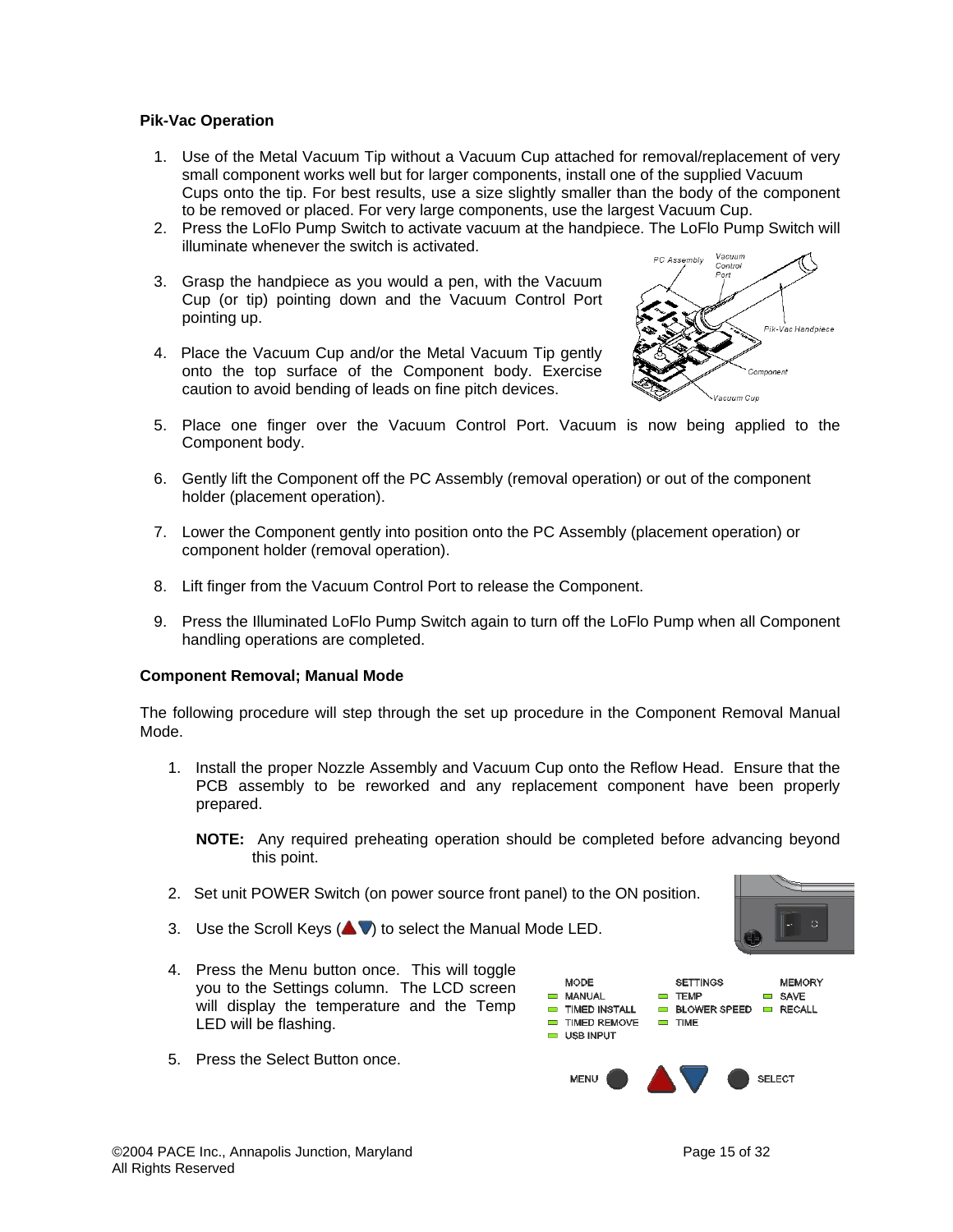- 6. Now select the desired temperature with the Scroll Keys ( $\blacktriangle$ V). Press and hold the desired key; observe the Digital Readout as the Set Temperature increases (or decreases) in 1° and then 10° increments as the key is held. Press the Select Button when complete.
- **NOTE:** The minimum temperature is 149°C (300°F) and the maximum temperature is 482°C (900°F).
- 7. Next, press the Scroll Down Button ( $\blacktriangledown$ ) once. The Blower Speed LED will now be flashing.
- 8. Press the Select Button and select the blower speed (1-9 or 5-20 SLPM) by using the Scroll Keys  $($   $\blacktriangleright$   $\blacktriangleright$ . Press the Select Button when complete to save the selections.
- 9. If using a Single Jet Nozzle, no vacuum cup is used; proceed to step 14.
- 10. Using the Vacuum Pick Adjust Control, adjust the vacuum cup to a point where the bottom of the vacuum cup is flush with the bottom edge of the nozzle.
- 11. Hold the handpiece vertical to the PCB.
- 12. Lower the nozzle:
	- a) To an approximate distance of 1mm (.040") above the PCB when using a Box nozzle.
	- b) To an approximate distance of (depending on component) 1mm (.040") above the PCB when using a Pattern nozzle.
	- c) Contacting the BGA component when using a V-A-N nozzle.
- 13. Press and release handpiece Vacuum Cycle Switch to activate vacuum.
- 14. For Single Jet nozzles, hold the end of the nozzle tube above the rework area at a height and angle which gives the best results in your particular application.

- 15. Press and hold the Handpiece Cycle Switch to activate the heat cycle.
- 16. When complete solder melt is observed, gently lift the handpiece to remove the component from the PCB. When using a Curved, Single Jet nozzle, use a vacuum pickup device or tweezers to lift the component from the PCB; steps 17 & 18 are not used.
- 17. Position the nozzle (with component) over a heat resistant surface.
- 18. Press and hold the Vacuum Cycle Switch for 0.5 second (minimum) to deactivate vacuum and release component.





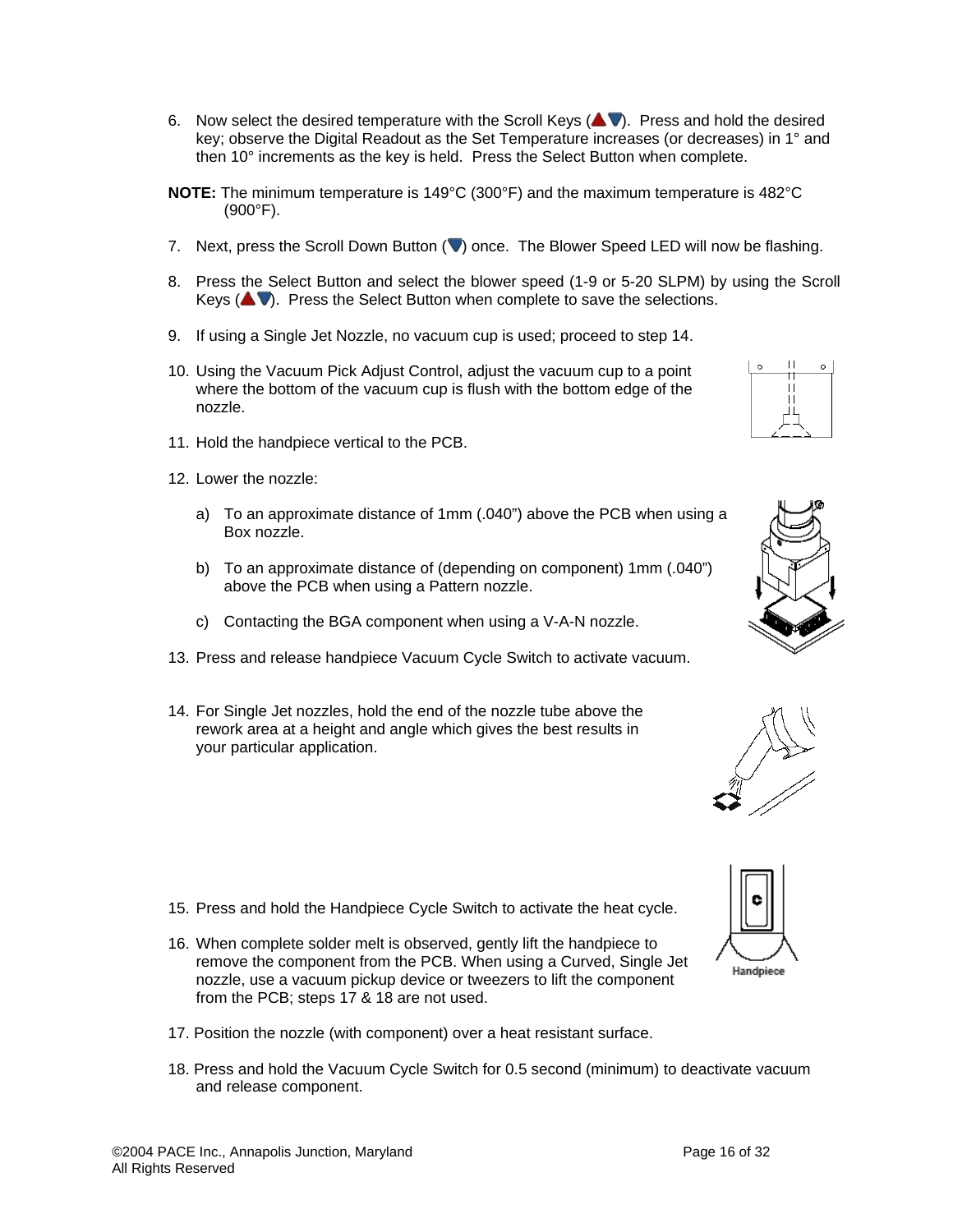**WARNING:** The component is HOT! DO NOT remove or catch the component with bare hands. Allow the component to drop onto the heat resistant surface. Allow sufficient time for the component and PCB to cool to room temperature before handling.

## **Component Installation; Manual Mode**

Install the proper Nozzle and Vacuum Cup (if not using Single Jet nozzle) onto the handpiece.

- 1. Set the unit POWER Switch (on power source front panel) to the ON position.
- 2. Use the Scroll Keys  $($ Mode LED.
- 3. Press the Menu button once. This will toggle you to the Settings column. The LCD screen will display the temperature and the Temp LED will be flashing.
- 4. Press the Select Button once.
- 5. Now select the desired temperature with the Scroll Keys  $($ key; observe the Digital Readout as the Set Temperature increases (or decreases) in 1° and then 10° increments as the key is held. Press the Select Button when complete.
- 6. Next, press the Scroll Down Button ( $\blacktriangledown$ ) once. The Blower Speed LED will now be flashing.
- 7. Press the Select Button and select the blower speed (1-9) by using the Scroll Keys ( $\blacktriangle$ V). Press the Select Button when complete to save the selections.
	- **NOTE:** As an alternative to the component placement methods shown below in steps 9 through 13, the component (except BGAs) may be positioned and solder tacked in place on land pattern. See "Component Positioning Section".
- 8. Actuate the vacuum by pressing the Vacuum Button on the Handpiece.
- 9. Position the replacement component directly beneath and square to nozzle. When using Box or V-A-N nozzles, insert component body into the bottom of the nozzle. BGA components will rest against the walls of the nozzle.

When using Pattern nozzles, position component leads beneath and in line with the air jets on the nozzle.









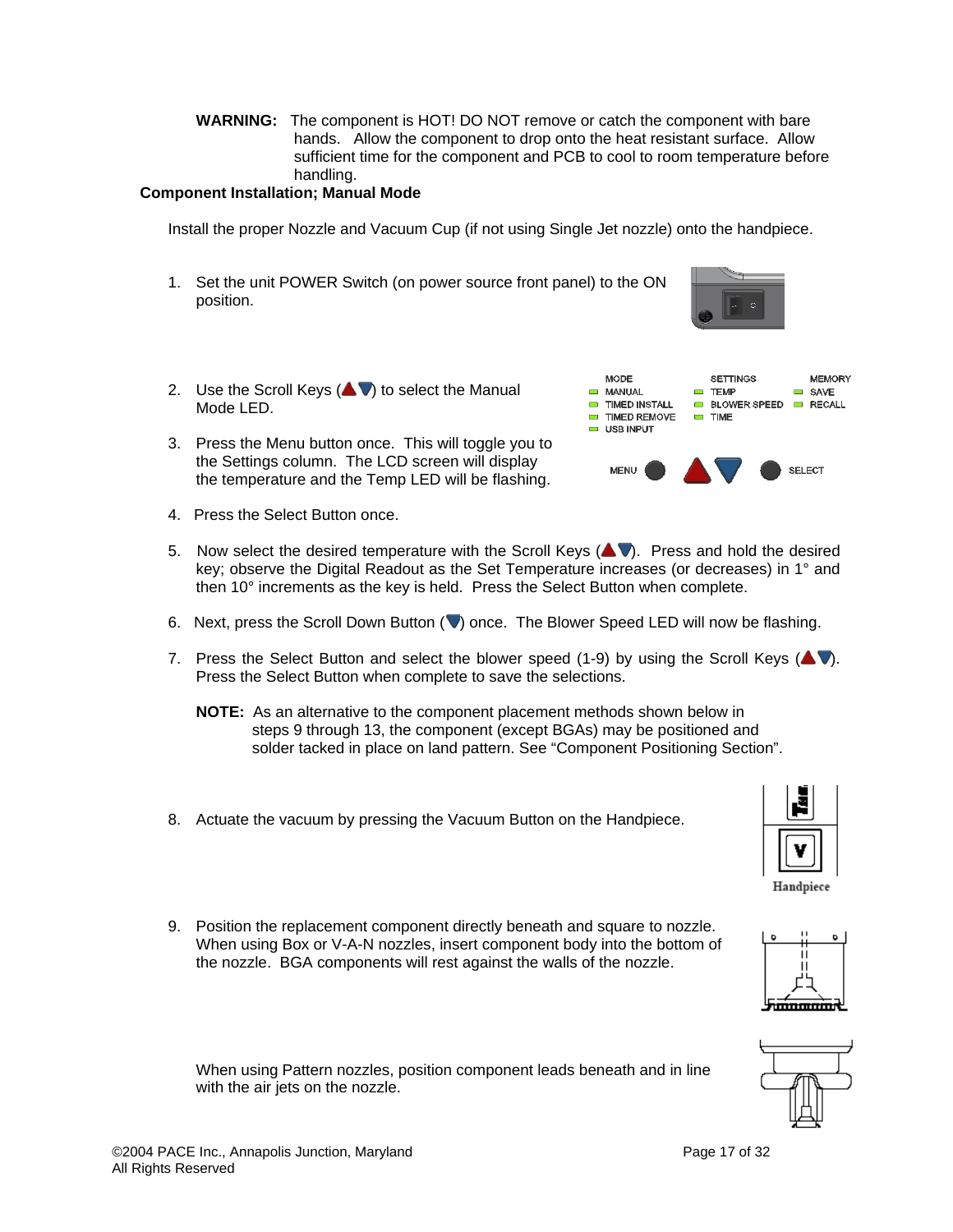a) To an approximate distance (depending on component) of 1-1.5mm (.040- .060") between the bottom of the component and the bottom of the nozzle

10. If using a Single Jet nozzle proceed to step 15.

when using a Box or Pattern nozzle.

held in position with the vacuum cup.

lead(s) if necessary.

- b) Contacting the BGA component when using a V-A-N nozzle.
- 13. Lower nozzle (with component) to a point where the component leads/contacts rest gently on or just above the component land pattern.

When using a Curved, Single Jet nozzle, position the component on its land pattern (prefilled or with solder paste deposition). Solder tack

12. Using the Vacuum Pick Adjust Control, adjust the position of the component:

11. Using the Vacuum Pick Adjust Control on the handpiece, adjust the vacuum cup to a point where the bottom of the vacuum cup touches the component body. The component is now

- **NOTE:** If component has been pre-positioned on land pattern, lower nozzle to desired height above PCB. A height of 1-1.5mm (.040-.060") above the PCB when using Box or Pattern nozzles is recommended.
- 14. Ensure that the handpiece is held vertical to the PCB (except with Single Jet nozzles).
- 15. For Single Jet nozzles, hold the end of the nozzle tube above the rework area at a height and angle which gives the best results in your particular application.

**NOTE:** Any required preheating should be completed before advancing beyond this point.

16. Press and hold the Handpiece Switch to activate the heat cycle.

(Heated air is now being applied to the rework area)

17. If using a Single Jet nozzle in a hand held operation, move the handpiece as necessary to direct air flow to the solder areas requiring reflow.



Handpiece





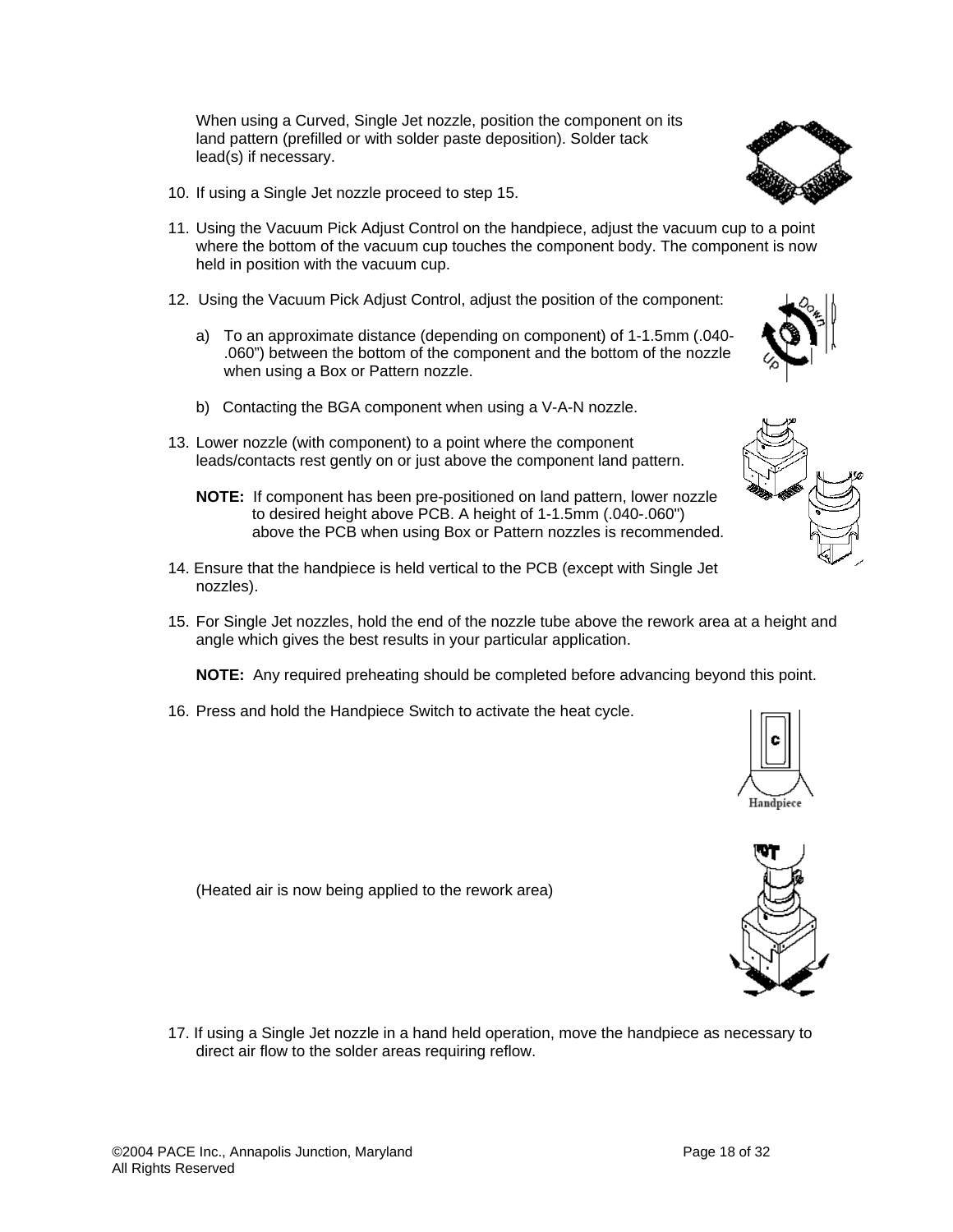©2004 PACE Inc., Annapolis Junction, Maryland Page 19 of 32 All Rights Reserved

- 18. If vacuum is being used to hold component, depress and hold the Vacuum Cycle Switch for 0.5 second (minimum) to stop vacuum and release the component. Release the Vacuum Pick Switch.
- 19. When complete solder melt is observed, release the handpiece Cycle Switch (to stop heating) and gently lift the handpiece from the PCB.

# **Timed Removal**

The **Timed Mode** offers added process control with the addition of a user-specified cycle time and automatic vacuum pickup/release.

**NOTE:** Times can be determined by visual solder melt or by the use of a thermocouple.

- 1. Install the proper Nozzle and Vacuum Cup onto the handpiece.
- 2. Set the unit POWER Switch (on front panel of power source) to the ON position.
- 3. Use the Scroll Keys  $($   $\blacklozenge$   $\blacktriangledown$ ) to select the Timed Remove LED.
- 4. Press the Menu button once. This will toggle you to the Settings column. At this point the Temp LED will be flashing.
- 5. Press the Select Button once.
- 6. Now select the desired temperature with the Scroll Keys  $($   $\blacktriangleright$   $\blacktriangleright$  Press and hold the desired key; observe the Digital Readout as the Set Temperature increases (or decreases) in 1° and then 10° increments as the key is held. Press the Select Button when complete.
- 7. Next, press the Scroll Down Button  $(\blacktriangledown)$  once. The Blower Speed LED will now be flashing.
- 8. Press the Select Button and select the blower speed (1-9) by using the Scroll Keys ( $\blacktriangle$  ). Press the Select Button when complete.
- 9. Press the Scroll Down Button  $(\nabla)$  again; the Time LED will now be flashing.
- 10. Press the Select Button and adjust the Cycle Time as desired using the Scroll Keys  $($ Press and hold the desired key; observe the Digital Readout as the Set Temperature increases (or decreases) in 1 second and then 10 second increments as the key is held. Press the Select Key when finished to save the selections.

**NOTE:** Any required preheating should be completed before advancing beyond this point.

- 11. If using a Single Jet nozzle, proceed to step 15.
- 12. Adjust the vacuum cup to a point where the bottom of the vacuum cup is approximately flush with the bottom edge of the nozzle using the Vacuum Pick Adjust Control.
- 13. Hold the handpiece vertical to the PCB.







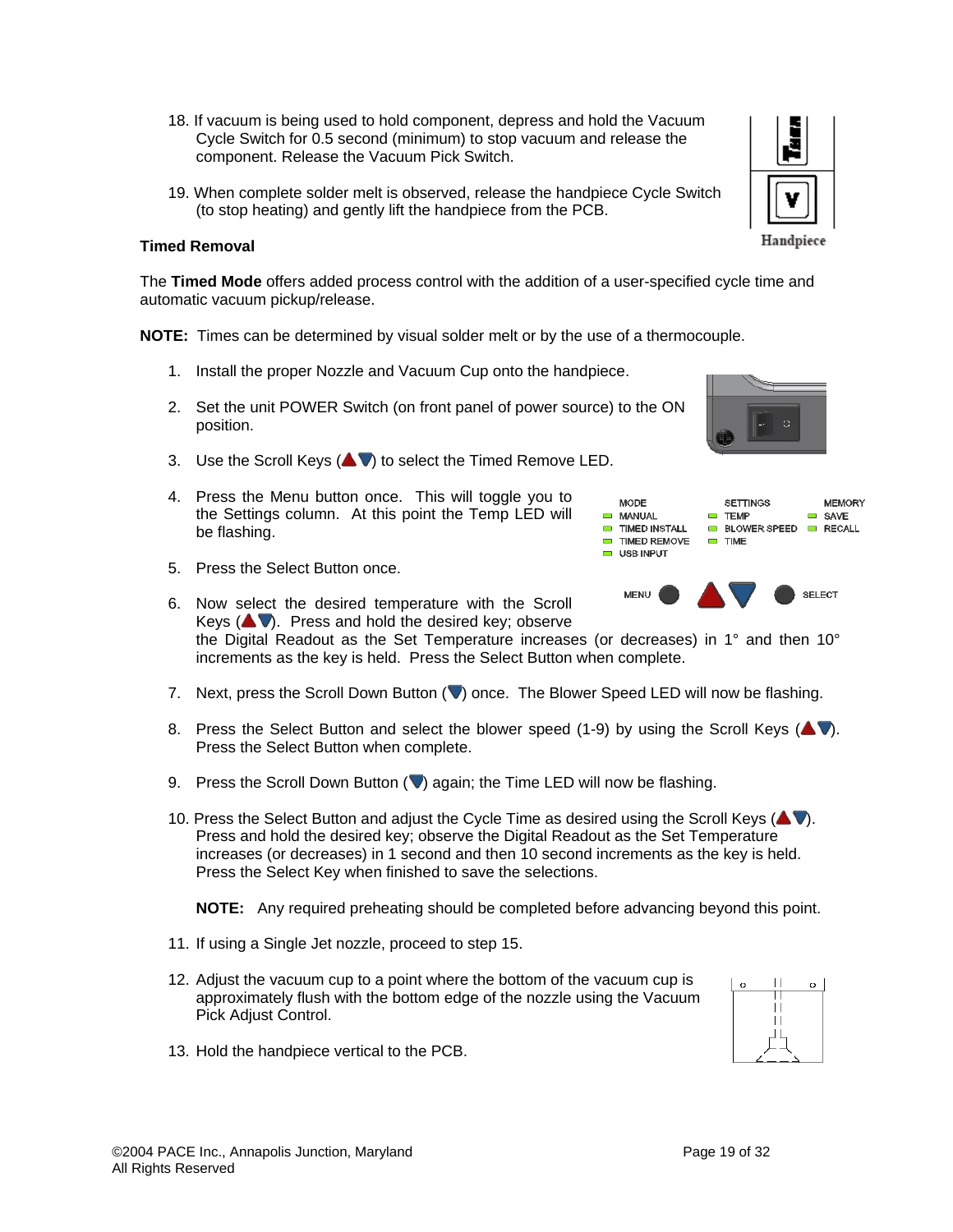Lower the nozzle to a point approximately 1mm (.040") above the PCB when using Box or Pattern nozzles. Lower the nozzle to contact a BGA component.

- 14. For Single Jet nozzles, hold the end of the nozzle tube above the rework area at a height and angle which gives the best results in your particular application.
- 15. Press and release the handpiece Cycle Switch to activate heat cycle.

- 16. The LCD will display the remaining cycle ("Reflo") time counting down. At 5 seconds before the end of cycle, the vacuum will automatically activate.
- 17. At the end of the cycle, gently lift the handpiece to remove the component from the PCB. When using a Single Jet nozzle, use a vacuum pickup device or tweezers to lift the component from the PCB.
- 18. Position the component over a heat resistant surface.
- 19. Depress and hold the Vacuum Pick Switch for 0.5 second (minimum) to deactivate vacuum and release component.
	- **WARNING:** The component is HOT! DO NOT remove or catch the component with bare hands. Allow the component to drop onto the heat resistant surface. Allow sufficient time for the component and PCB to cool to room temperature before handling.

## **Timed Install**

The following procedure will step you through the set up procedure in the Timed Install mode. Installation times can be determined by visual solder melt or by the use of a thermocouple.

**NOTE:** For best results, begin by adding 10% to the removal time.

- 1. Install the proper Nozzle Assembly and Vacuum Cup (if not using Single Jet nozzle) onto the handpiece.
- 2. Set the unit POWER Switch (on front panel of power source) to the ON position.
- 3. Use the Scroll Keys  $($   $\blacktriangleright$   $\blacktriangleright$  to select the Timed Install LED.









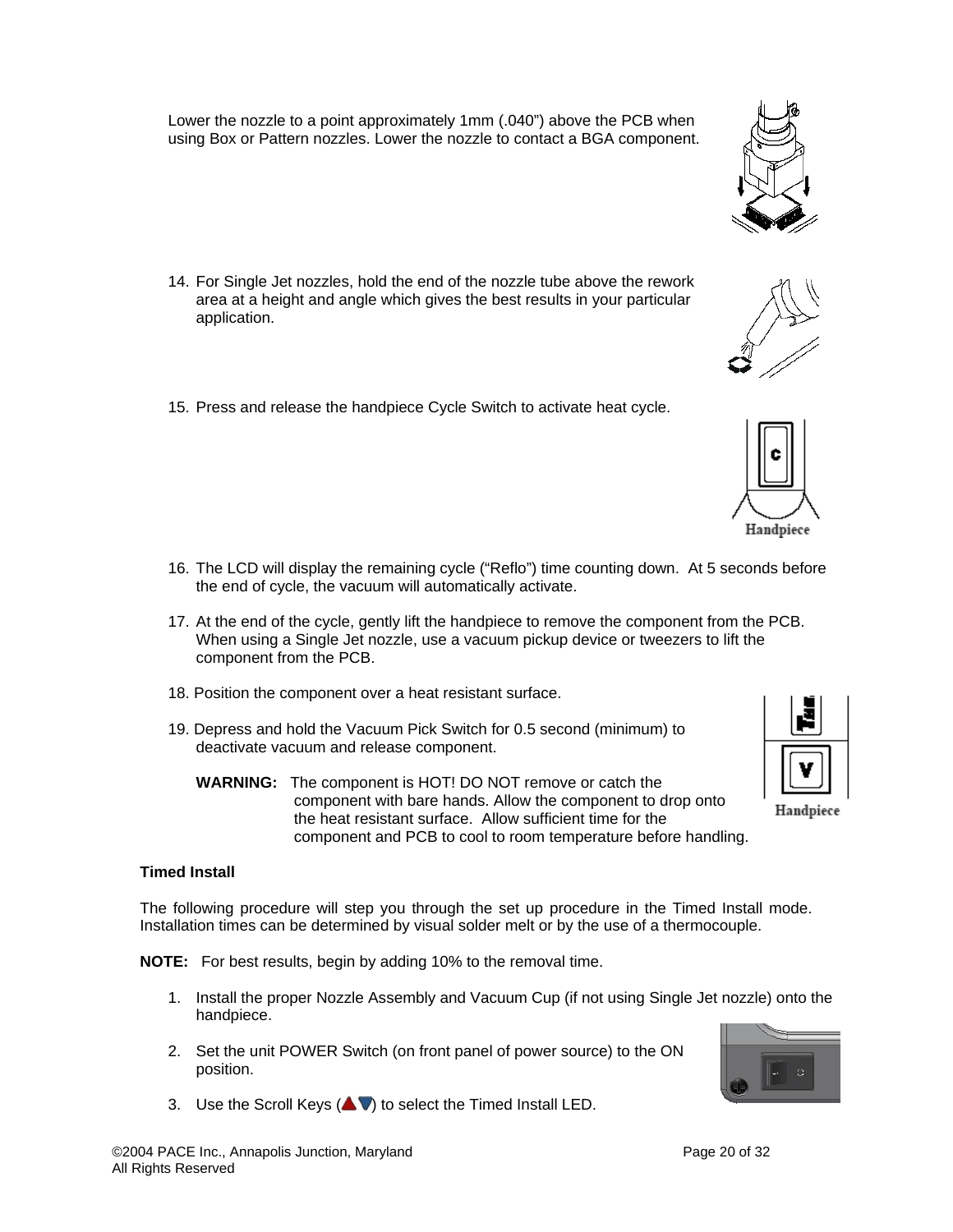- 4. Press the Menu button once. This will toggle you to the Settings column. At this point the Temp LED will be flashing.
- 5. Press the Select Button once.
- 6. Now select the desired temperature with the Scroll Keys  $($ key; observe the Digital Readout as the Set Temperature increases (or decreases) in 1° and then 10° increments as the key is held. Press the Select Button when complete.
- 7. Next, press the Scroll Down Button  $(\vee)$  once. The Blower Speed LED will now be flashing.
- 8. Press the Select Button and select the blower speed  $(1-9)$  by using the Scroll Keys ( $\blacktriangle$ V). Press the Select Button when complete.



- 9. Press the Scroll Down Button  $\sqrt{ }$  again; the Time LED will now be illuminated.
- 10. Press the Select Button and adjust the Cycle Time as desired using the Scroll Keys ( $\blacktriangle$ V). Press and hold the desired key; observe the Digital Readout as the Set Temperature increases (or decreases) in 1 second and then 10 second increments as the key is held. Press the Select Key when finished to save the selections.
- 11. If installing a BGA component with the ST 325 handpiece mounted on ST 500, do the following:
	- a) Place the Alignment Template over the land pattern. Tape in place using a heat resistant tape.
	- b) Align the template until the perimeter of the land pattern is centered inside of the template.
	- c) Lower the handpiece (with nozzle) until it is slightly above the PCB assembly rework area.
	- d) Adjust the PCB to center nozzle squarely over template.
	- e) Raise handpiece from PCB.
	- f) Remove Alignment Template.
- 12. Using the Vacuum Pick Adjust Control, adjust the vacuum cup to a point where the bottom of the cup is flush with the bottom edge of the nozzle.





 $\circ$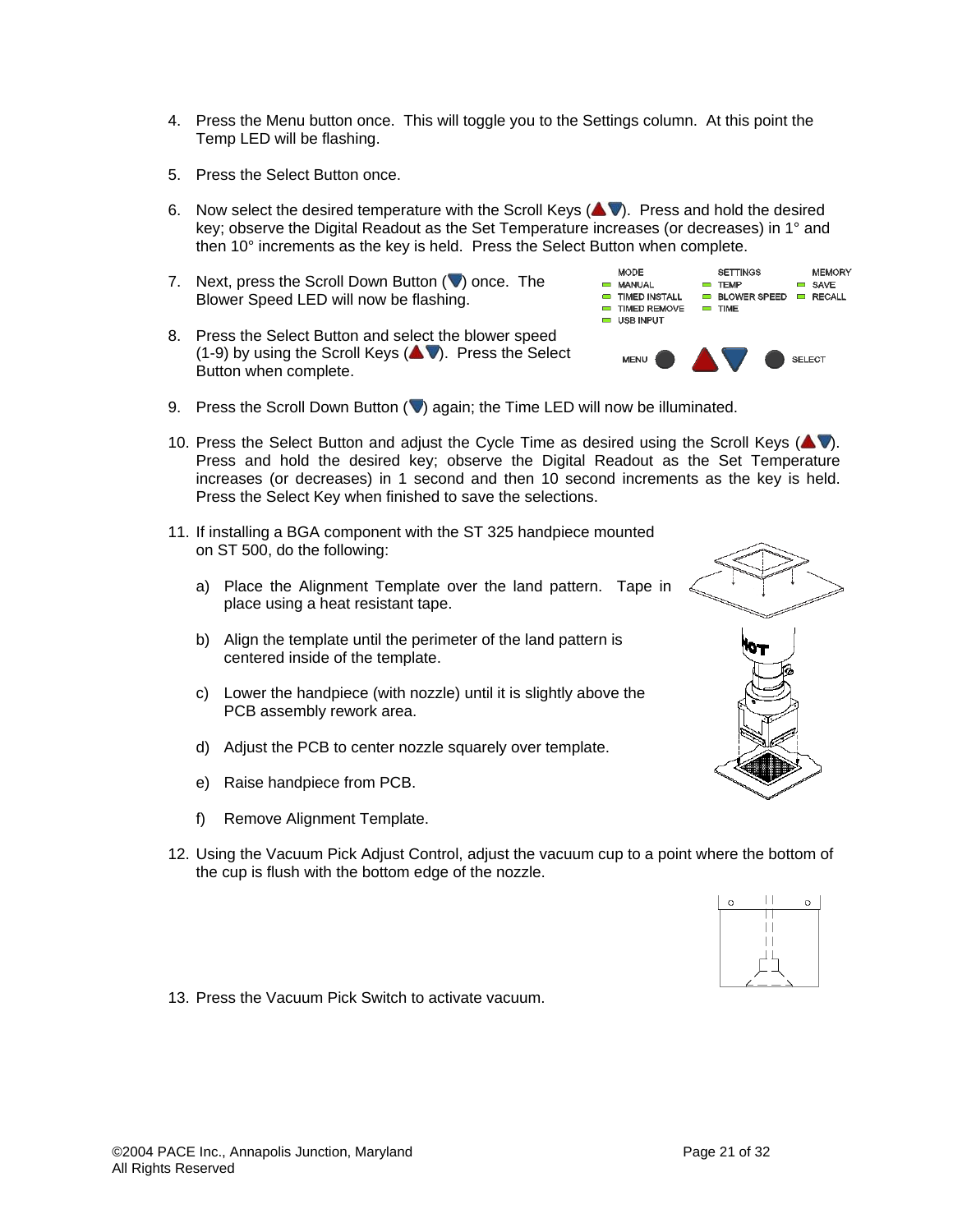- 14. Position the nozzle over the component with the component square to the nozzle.
	- a) When using Box or V-A-N nozzles, insert component body into the bottom of the nozzle.



b) When using Pattern nozzles, position component leads beneath and in line with the air jets on the nozzle.





c) When using a Single Jet nozzle, position the component on its land pattern (prefilled or with solder paste deposition). Solder tack lead(s) if necessary.



- **NOTE:** Any required preheating operating should be completed before advancing beyond this point.
- 15. Using the Vacuum Pick Adjust Control, adjust the height of the component relative to the nozzle as desired. PACE recommends that:
	- a) The bottom of the nozzle should be positioned approximately 1mm (0.040") above the PCB when using Box or Pattern nozzles.
	- b) BGA components are to be positioned fully into the nozzle. The walls of the V-A-N nozzles will contact the component body.
- 16. Lower nozzle (with component) to a point where the component leads/contacts rest gently on or just above the component land pattern.
	- **NOTE:** If component has been previously positioned on land pattern, lower any Box or Pattern nozzle to a height of approximately 1mm (.040") above the PCB.
- 17. Ensure that the handpiece is held vertical to the PCB.
	- **NOTE:** For Single Jet nozzles, hold the end of the nozzle tube above the rework area at a height and angle which gives the best results in your particular application.





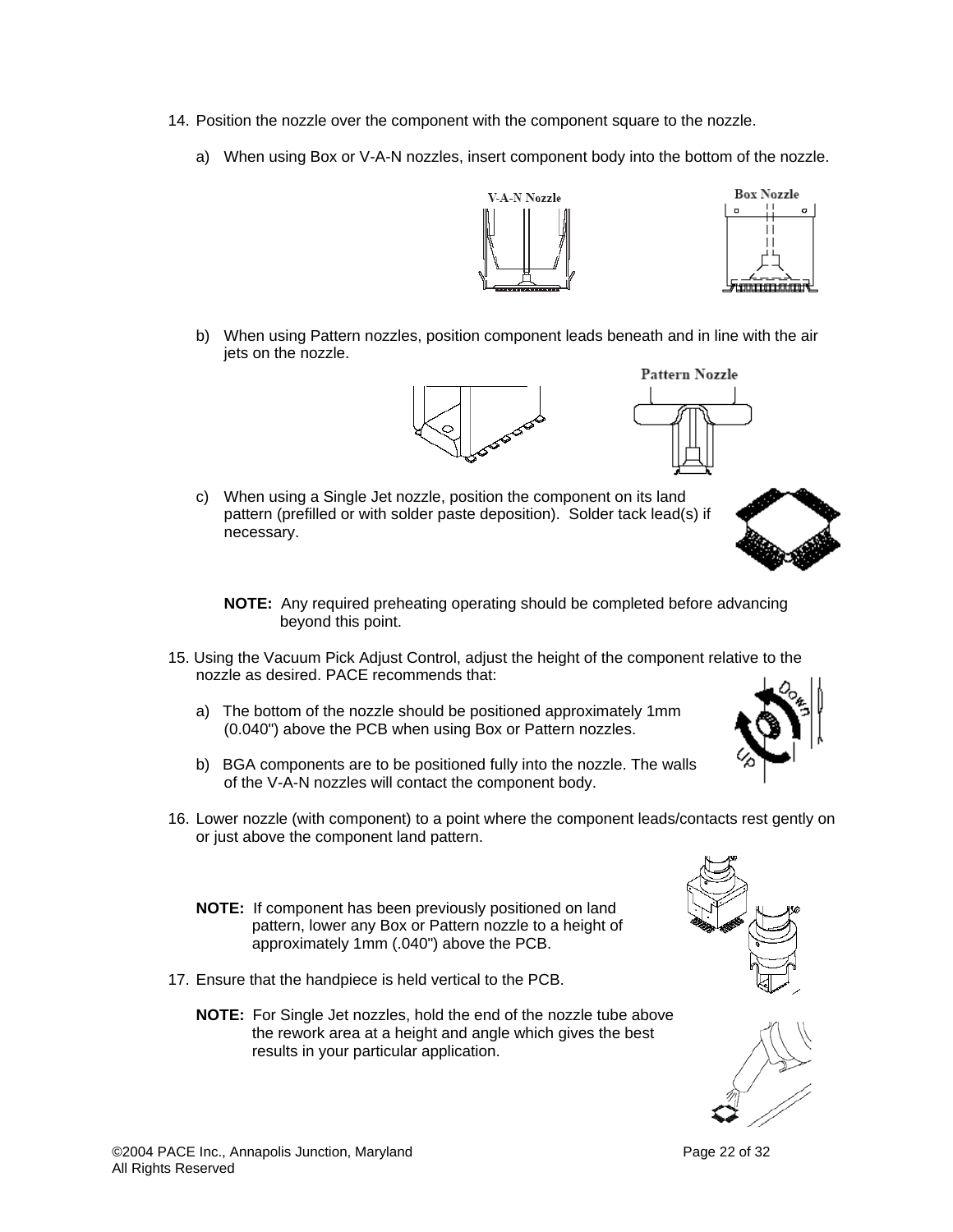18. Press and release the Handpiece Cycle Switch to activate heat cycle.



- 19. If using a Single Jet nozzle in a hand held operation, move the handpiece as necessary to direct airflow to the solder areas requiring reflow.
- 20. The LCD will display the remaining cycle Reflow ("Reflo") time counting down. At 5 seconds before the end of cycle, the vacuum (if activated in step 13) will automatically terminate and release the component and 5 beep noises will sound until the cycle ends.
- 21. When cycle is complete, lift the handpiece from the PCB.



#### **PC Control**

When additional programming is required such as 4 zone profile creation, optional software (PN 1199-0019-P1) can be purchased to utilize the Remote PC Control. The software further allows the ST 325 to control the ST 450 Preheater when bottom side heating of the PC is required. This manual will include the setup information for the ST 450 Pre-Heater. See manual # 5050-0546 for further details.

#### **Memory**

#### **Save**

The following procedure will step you through the profile Save procedure in the Memory Column. This can be accessed through the Install or Removed Mode.

- 1. Press the Menu Button twice to get to the Memory Column.
- 2. Use the Scroll Keys  $($   $\blacktriangleright$   $\blacktriangleright$  to illuminate the Save LED and press the Select Button. The LCD will now display the selected profile that is to be saved. (e.g., "Save 22?")
- 3. Use the Scroll Keys  $($   $\blacktriangleright$   $\blacktriangleright$  to select the desired profile number.
- 4. Press the Select Button once to save the profile.

#### **Recall**

The following procedure will step you through the profile Recall procedure in the Memory Column. This can be accessed through the Install or Removed Mode.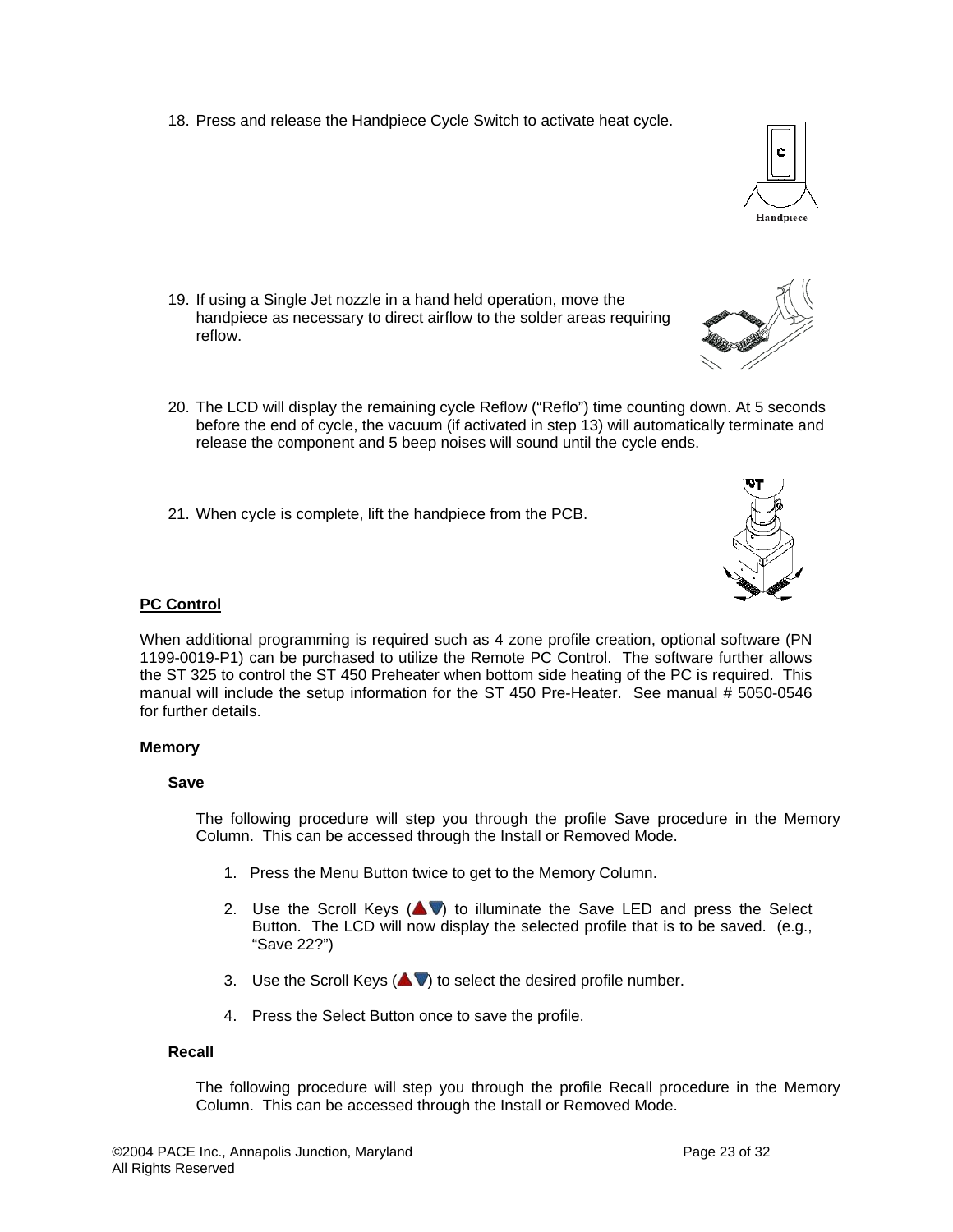- 1. Press the Menu Button twice to get to the Memory Column.
- 2. Use the Scroll Keys  $($   $\blacktriangleright$   $\blacktriangleright$  to illuminate the Recall LED and press the Select Button. The LCD will now display the selected profile that is to be recalled. (e.g., "Recall 22?")
- 3. Use the Scroll Keys  $($   $\blacklozenge$  to select the desired stored profile. (26-40 are available)
- 4. Press the Select Button once to recall the profile.

## **Process Development**

The ST 325 provides the user with the ability to perform non-destructive, repeatable, high quality, component installation or removal operations. The operator can adjust the parameters of air temperature, air flow rate (blower speed), cycle time, nozzle configuration and pre-heating to suit the heating characteristics of the particular component and PCB. Once you have established the desired profile, the process parameter details can then be entered on the Profile Control Chart for future reference and programmed into the ST 325 memory. The Profile Log can be used for summarizing required parameters for profiles in Manual, Timed or Program Modes. Once the Profile is entered into memory, the program can be quickly initiated (in Program Mode). Up to 20 user-defined profiles may be stored in microprocessor memory.

**NOTE:** When developing Profiles, PACE recommends the use of embedded thermocouples on a test board to ensure optimum process results.

## **Profile Development**

- 1. The Profile Control Chart details the complete parameters for a developed profile. The Profile Log is a quick reference log sheet detailing basic profile information (including stored profile number) on a number of Profiles.
- 2. Develop the rework profile that meets your company guidelines.
- 3. Enter the established Profile parameters on the Profile Control Chart.
- 4. Enter the Profile in system memory (see the PC Control Section on page 29).
- 5. Enter the Profile information on the Profile Log.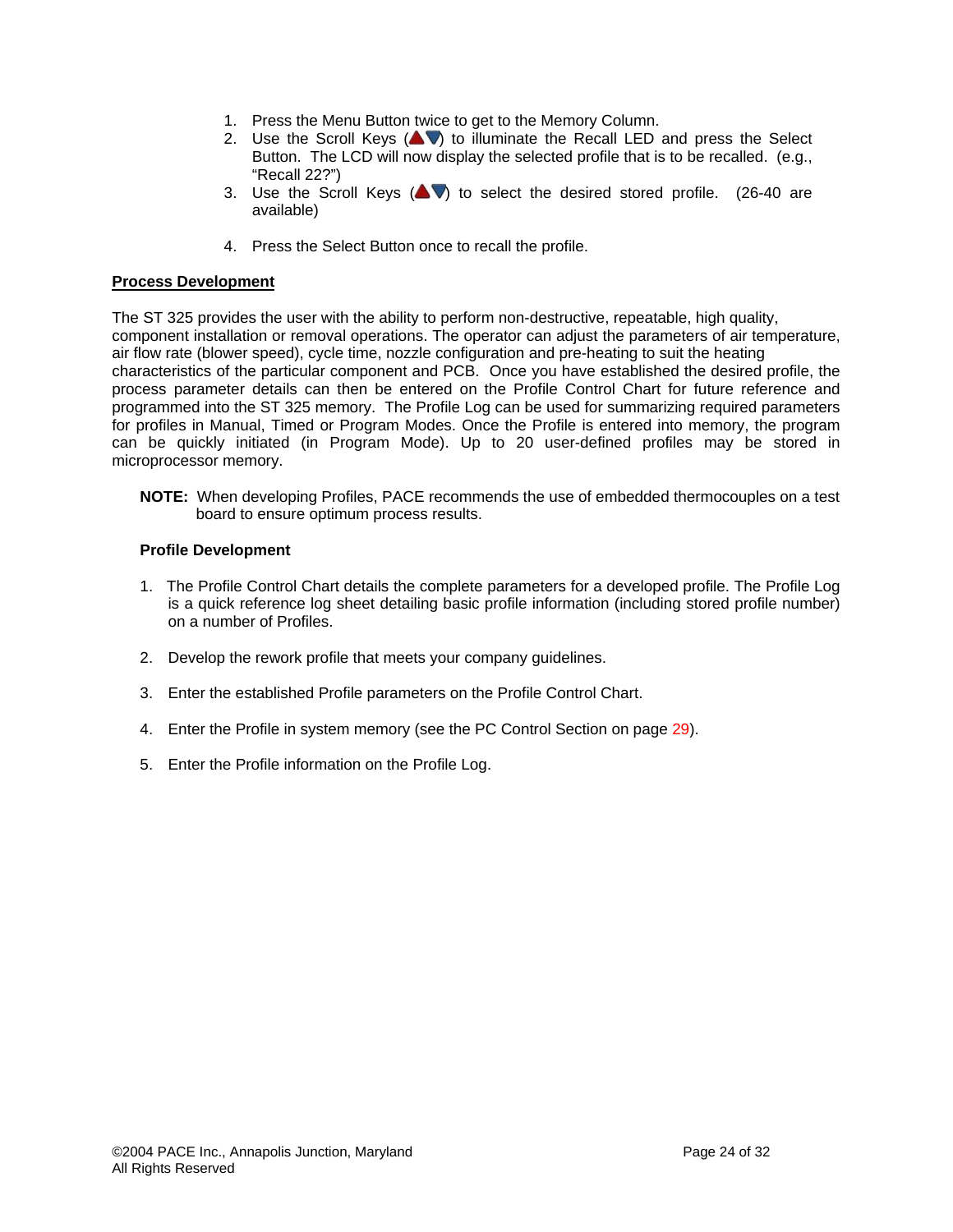| <b>ST 325 REFLOW PROFILES</b><br><b>SUGGESTED STARTING PARAMETERS</b>                                                                                                                                                                                                                                                                                                                           |             |                                                                     |                                |                                      |                    |                                  |                         |                        |                |    |         |                              |     |     |     |    |
|-------------------------------------------------------------------------------------------------------------------------------------------------------------------------------------------------------------------------------------------------------------------------------------------------------------------------------------------------------------------------------------------------|-------------|---------------------------------------------------------------------|--------------------------------|--------------------------------------|--------------------|----------------------------------|-------------------------|------------------------|----------------|----|---------|------------------------------|-----|-----|-----|----|
| This chart provides a base starting point for the development of exact parameters ("Established Profile Guidelines") for your surface<br>mount rework process. Initial tests using these references may not result in complete solder reflow. Adjust the reference values as<br>necessary to obtain desired results. All results should be verified/validated through the use of thermocouples. |             |                                                                     |                                |                                      |                    |                                  |                         |                        |                |    |         |                              |     |     |     |    |
| Select the Component and Substrate which best matches your application.<br><b>Procedure: 1.</b><br>2. Perform a test using the base parameters.<br>3. Adjust parameters as desired and perform additional test runs.<br>4. When desired results are achieved, record process on a copy of Profile Control Chart or Profile Log.                                                                 |             |                                                                     |                                |                                      |                    |                                  |                         |                        |                |    |         |                              |     |     |     |    |
|                                                                                                                                                                                                                                                                                                                                                                                                 |             | NOTE: Blower Speed parameter is base reference for Reflow function. |                                |                                      |                    |                                  |                         |                        |                |    |         |                              |     |     |     |    |
| <b>Component</b>                                                                                                                                                                                                                                                                                                                                                                                |             | <b>Nozzle</b>                                                       | <b>Process</b>                 | <b>Parameter</b>                     |                    | Substrate (PCB Type)             |                         | <b>Reflow</b><br>Cycle |                |    |         |                              |     |     |     |    |
| <b>Outline</b>                                                                                                                                                                                                                                                                                                                                                                                  | <b>Type</b> | Recommended<br><b>Type</b>                                          | Remove<br>or<br><b>Install</b> | (Temperature<br>and Blower<br>Speed) | Low<br><b>Mass</b> | <b>Medi</b><br>um<br><b>Mass</b> | High<br>Mass            | Time (sec.)            |                |    |         |                              |     |     |     |    |
|                                                                                                                                                                                                                                                                                                                                                                                                 |             |                                                                     | Remove                         | Temperature<br>(°C)                  | 371                | 371                              | 371                     | 77                     |                |    |         |                              |     |     |     |    |
|                                                                                                                                                                                                                                                                                                                                                                                                 | <b>PBGA</b> | Appropriate Size                                                    |                                | <b>Blower Speed</b>                  | 5                  | 5                                | 5                       |                        |                |    |         |                              |     |     |     |    |
|                                                                                                                                                                                                                                                                                                                                                                                                 |             | V-A-N Nozzle                                                        | Install                        | Temperature<br>$(^{\circ}C)$         | 371                | 371                              | 371                     | 90                     |                |    |         |                              |     |     |     |    |
|                                                                                                                                                                                                                                                                                                                                                                                                 |             |                                                                     |                                | <b>Blower Speed</b>                  | $\mathbf{3}$       | 3                                | $\overline{\mathbf{4}}$ |                        |                |    |         |                              |     |     |     |    |
|                                                                                                                                                                                                                                                                                                                                                                                                 | <b>PLCC</b> | Appropriate Size<br><b>Box Nozzle</b>                               | Remove                         | Temperature<br>$(^{\circ}C)$         | 371                | 371                              | 371                     | 30                     |                |    |         |                              |     |     |     |    |
|                                                                                                                                                                                                                                                                                                                                                                                                 |             |                                                                     |                                | <b>Blower Speed</b>                  | $\overline{7}$     | 8                                | 8                       |                        |                |    |         |                              |     |     |     |    |
| HAR LEAD                                                                                                                                                                                                                                                                                                                                                                                        | (J Lead)    |                                                                     | Install                        | Temperature<br>$(^{\circ}C)$         | 371                | 371                              | 371                     | 30                     |                |    |         |                              |     |     |     |    |
|                                                                                                                                                                                                                                                                                                                                                                                                 |             |                                                                     |                                | <b>Blower Speed</b>                  | $\overline{7}$     | 8                                | 8                       |                        |                |    |         |                              |     |     |     |    |
|                                                                                                                                                                                                                                                                                                                                                                                                 |             |                                                                     | Remove                         | Temperature<br>$(^{\circ}C)$         | 316                | 371                              | 371                     | 18                     |                |    |         |                              |     |     |     |    |
|                                                                                                                                                                                                                                                                                                                                                                                                 |             | Appropriate Size                                                    |                                | <b>Blower Speed</b>                  | 6                  | $\overline{7}$                   | $\overline{7}$          |                        |                |    |         |                              |     |     |     |    |
| REAL PROPERTY.                                                                                                                                                                                                                                                                                                                                                                                  | <b>PQFP</b> | <b>Box Nozzle</b>                                                   |                                |                                      |                    |                                  |                         |                        |                |    | Install | Temperature<br>$(^{\circ}C)$ | 316 | 371 | 371 | 18 |
|                                                                                                                                                                                                                                                                                                                                                                                                 |             |                                                                     |                                |                                      |                    | <b>Blower Speed</b>              | 6                       | $\overline{7}$         | $\overline{7}$ |    |         |                              |     |     |     |    |
|                                                                                                                                                                                                                                                                                                                                                                                                 |             |                                                                     | Remove                         | Temperature<br>$(^{\circ}C)$         | 316                | 316                              | 371                     | 15                     |                |    |         |                              |     |     |     |    |
|                                                                                                                                                                                                                                                                                                                                                                                                 | <b>SOIC</b> | Appropriate Size                                                    |                                | <b>Blower Speed</b>                  | $\overline{7}$     | $\overline{7}$                   | $\overline{7}$          |                        |                |    |         |                              |     |     |     |    |
|                                                                                                                                                                                                                                                                                                                                                                                                 |             |                                                                     | Pattern Nozzle                 | Install                              |                    | Temperature<br>$(^{\circ}C)$     | 316                     | 316                    | 371            | 15 |         |                              |     |     |     |    |
|                                                                                                                                                                                                                                                                                                                                                                                                 |             |                                                                     |                                | <b>Blower Speed</b>                  | $\overline{7}$     | $\overline{7}$                   | $\overline{7}$          |                        |                |    |         |                              |     |     |     |    |
| $\clubsuit$                                                                                                                                                                                                                                                                                                                                                                                     |             |                                                                     | Remove                         | Temperature<br>$(^{\circ}C)$         | 371                | 371                              | 371                     | 11                     |                |    |         |                              |     |     |     |    |
|                                                                                                                                                                                                                                                                                                                                                                                                 | Chip        | Appropriate Size                                                    |                                | <b>Blower Speed</b>                  | 6                  | 6                                | 8                       |                        |                |    |         |                              |     |     |     |    |
|                                                                                                                                                                                                                                                                                                                                                                                                 | Component   | Single Jet Nozzle                                                   | Install                        | Temperature<br>$(^{\circ}C)$         | 371                | 371                              | 371                     | 12                     |                |    |         |                              |     |     |     |    |
|                                                                                                                                                                                                                                                                                                                                                                                                 |             |                                                                     |                                | <b>Blower Speed</b>                  | $\overline{5}$     | $\overline{6}$                   | $\overline{7}$          |                        |                |    |         |                              |     |     |     |    |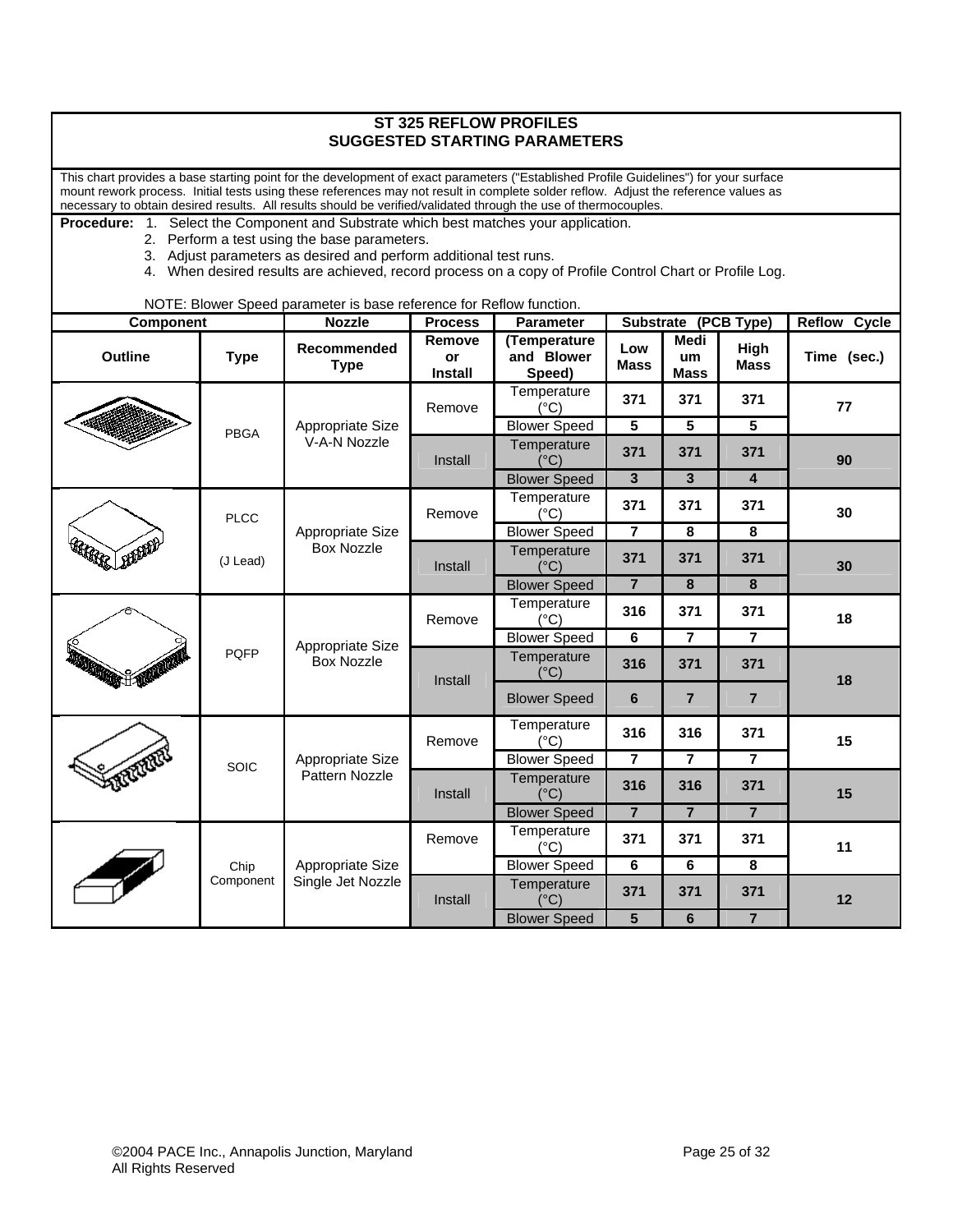# **Profile Control Chart**

Duplicate this page and complete the copied form. **DO NOT** fill out the copy in this manual.

| <b>PROGRAM MODE PROFILE CONTROL CHART</b><br>Profile #               |        |                     |                                          |       |                     |                                  |    |           |
|----------------------------------------------------------------------|--------|---------------------|------------------------------------------|-------|---------------------|----------------------------------|----|-----------|
| Component ____________<br>PCB Designation: National PCB Designation: |        |                     | Temp. Scale: F C Process: Remove Install |       |                     |                                  |    |           |
| <b>Preheat</b>                                                       | Yes    | No                  |                                          |       |                     | Top Preheat Yes                  |    | <b>No</b> |
| Lower Preheat Yes                                                    |        | <b>No</b>           |                                          |       | Time                |                                  |    |           |
| Time                                                                 |        |                     |                                          |       |                     |                                  |    |           |
|                                                                      |        |                     |                                          |       | Start               |                                  |    | (sec.)    |
|                                                                      |        |                     |                                          |       |                     | <b>Blower Speed</b>              |    |           |
| <b>Soak</b>                                                          | Yes    | No                  |                                          |       |                     | Temp.                            |    |           |
|                                                                      | Time   |                     | (sec.)                                   |       |                     | <b>Blower Speed</b>              |    |           |
| <b>Reflow</b>                                                        | Yes No |                     |                                          |       |                     |                                  |    |           |
|                                                                      |        | $Time \t---$        | (sec.)                                   |       |                     | <b>Blower Speed Server Speed</b> |    |           |
| (Install Only)                                                       |        | Vacuum Release      |                                          |       |                     | Lower Pump                       | On | Off       |
| <b>Cool Down</b>                                                     | On     | Off                 |                                          |       | <b>Approved By:</b> |                                  |    |           |
|                                                                      | Time   |                     | (sec.)                                   |       |                     |                                  |    |           |
|                                                                      |        | <b>Blower Speed</b> |                                          | Date: |                     |                                  |    |           |
| <b>Comments / Instructions:</b>                                      |        |                     |                                          |       |                     |                                  |    |           |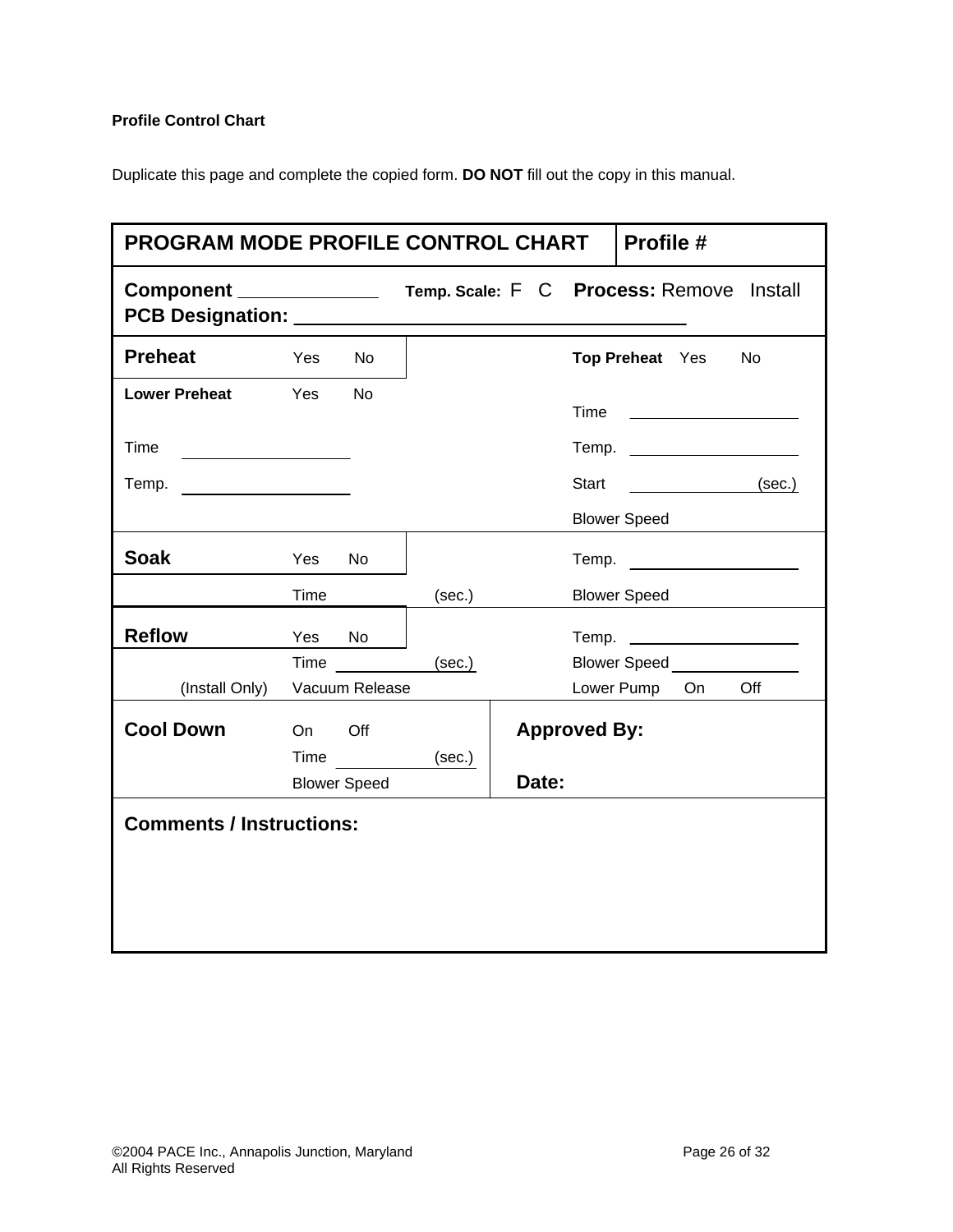# **Profile Log**

Duplicate this page and complete the copied form. **DO NOT** fill out the copy in this manual.

| PCB<br>Designation | <b>Component</b> | <b>Process</b><br>(Remove | <b>Mode</b> | <b>Profile</b><br># | Set<br>Temperature | <b>Blower</b><br><b>Speed</b> | CycleTime<br>(sec.) | <b>Preheating</b><br>Required |
|--------------------|------------------|---------------------------|-------------|---------------------|--------------------|-------------------------------|---------------------|-------------------------------|
|                    |                  | or                        |             |                     |                    |                               |                     |                               |
|                    |                  | Install)                  |             |                     |                    |                               |                     |                               |
|                    |                  |                           |             |                     |                    |                               |                     |                               |
|                    |                  |                           |             |                     |                    |                               |                     |                               |
|                    |                  |                           |             |                     |                    |                               |                     |                               |
|                    |                  |                           |             |                     |                    |                               |                     |                               |
|                    |                  |                           |             |                     |                    |                               |                     |                               |
|                    |                  |                           |             |                     |                    |                               |                     |                               |
|                    |                  |                           |             |                     |                    |                               |                     |                               |
|                    |                  |                           |             |                     |                    |                               |                     |                               |
|                    |                  |                           |             |                     |                    |                               |                     |                               |
|                    |                  |                           |             |                     |                    |                               |                     |                               |
|                    |                  |                           |             |                     |                    |                               |                     |                               |
|                    |                  |                           |             |                     |                    |                               |                     |                               |
|                    |                  |                           |             |                     |                    |                               |                     |                               |
|                    |                  |                           |             |                     |                    |                               |                     |                               |
|                    |                  |                           |             |                     |                    |                               |                     |                               |
|                    |                  |                           |             |                     |                    |                               |                     |                               |
|                    |                  |                           |             |                     |                    |                               |                     |                               |
|                    |                  |                           |             |                     |                    |                               |                     |                               |
|                    |                  |                           |             |                     |                    |                               |                     |                               |
|                    |                  |                           |             |                     |                    |                               |                     |                               |
|                    |                  |                           |             |                     |                    |                               |                     |                               |

#### **General Process Guidelines**

## **Board Preparation**

Prepare the land pattern as per your company specifications. The most widely used methods are as follows:

- 1. Prefill The PCB land pattern is prefilled using a soldering iron. Care must be taken to insure that all lands are tinned with an equal deposition of solder (provides a uniform appearance).
- 2. Solder Paste Apply an equal amount of solder paste on each land. Take care to insure that the proper amount of paste is dispensed. If too much paste is applied, solder bridges will form between the lands. If an insufficient amount of paste is applied, solder joint formation will be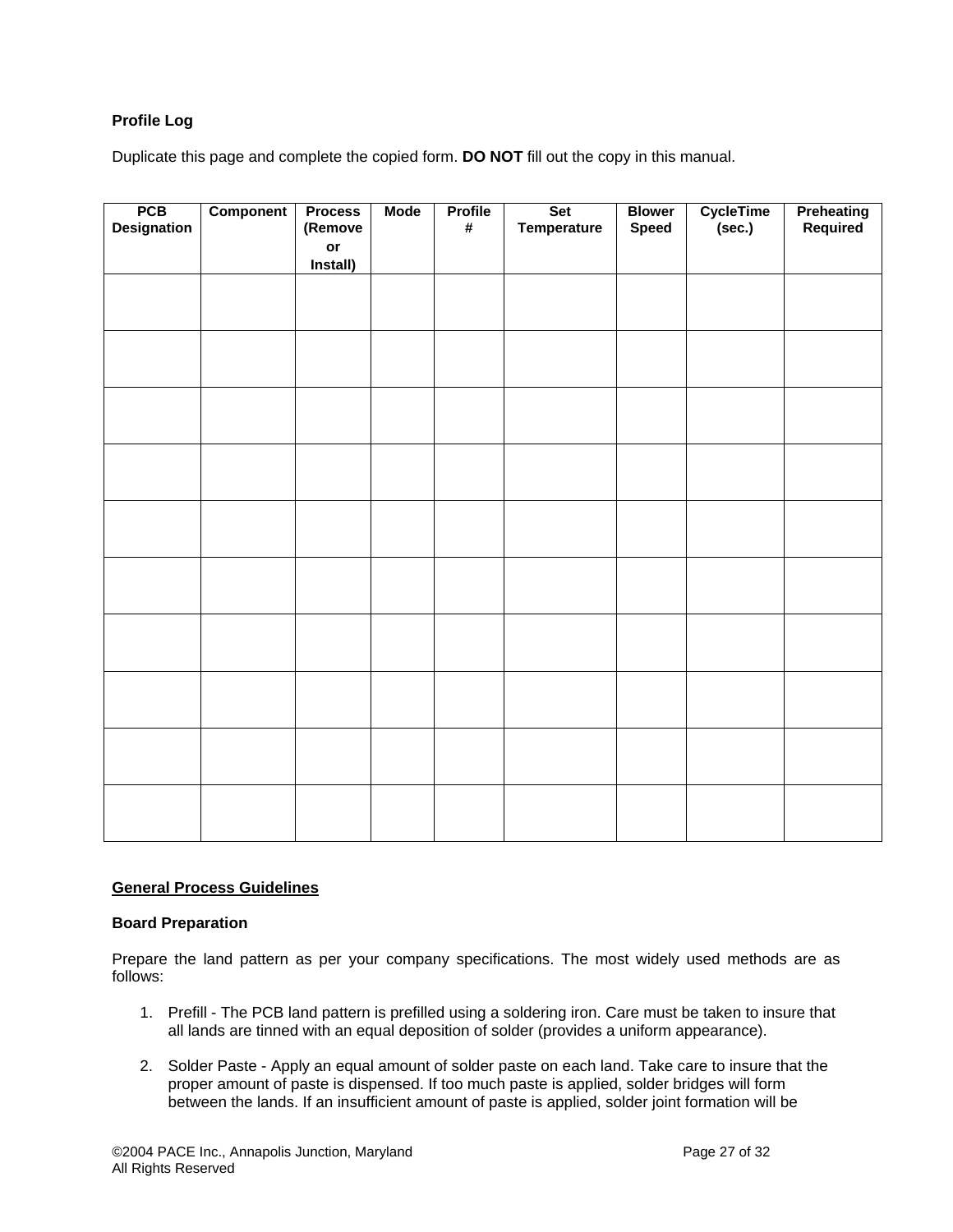unacceptable (open/starved joints). The PCB assembly (or rework area) should also be preheated (in accordance with your company requirements) after solder paste deposition to remove any volatiles (e.g., solvents) in the paste. The PACE ST 400 & ST 450 systems are highly recommended for this preheating application. Preheating can also be accomplished with top heat.

## **Component Positioning**

The ST 325 has the capability of placing most SMD components properly. In some instances (e.g., fine pitch FlatPack placement) however, the user may prefer to position a component and solder tack it in place prior to final soldering. The following procedure is extremely useful when installing leaded components.

- 1. Using a PACE Pik-Vac (vacuum holding device) or tweezers for handling or holding, position the component leads to align with the land areas.
	- **NOTE:** A flux paste may be applied to corners of the PCB land pattern to temporarily hold the component in place.
- 2. Using a soldering iron with a fine pointed tip, tack two or more lead to land locations at opposite corners of the component. This will provide stability during subsequent handling throughout the soldering process.

#### **Preheating**

Preheating of a printed circuit assembly is recommended in the repair process when one or more of the following situations exist.

- 1. Epoxy glass substrate with 4 or more layers.
- 2. Substrate with large ground planes.
- 3. Substrate of ceramic, polyimide or other high heat dissipative material.
- 4. Printed circuit assembly with large metal heat sinks.

Preheating of assemblies such as those listed above will accomplish the following objectives.

- 1. Minimize thermal shock by elevating the assembly temperature to a level closer to solder melt temperature.
- 2. Minimize the heat cycle reflow time.
- 3. Overcome the heat dissipation characteristics of the assembly.
- 4. Minimize adjacent reflows.

The assembly undergoing repair must be heated for a length of time sufficient to saturate at the preheat temperature required. The PCB preheat temperature normally used is 100°C (212°F) for epoxy glass substrates and 120°C (248°F) for ceramics and polyimides.

Although many different methods such as ovens and bottom side preheaters may be utilized to accomplish the required results, the user must employ a method which heats the assembly as evenly as possible and can be utilized with the ST 325 unit. The preheat temperature should also be maintained throughout the Removal/Replacement process. PACE recommends the use of it's ST 400 or ST 450 Preheating systems for this purpose.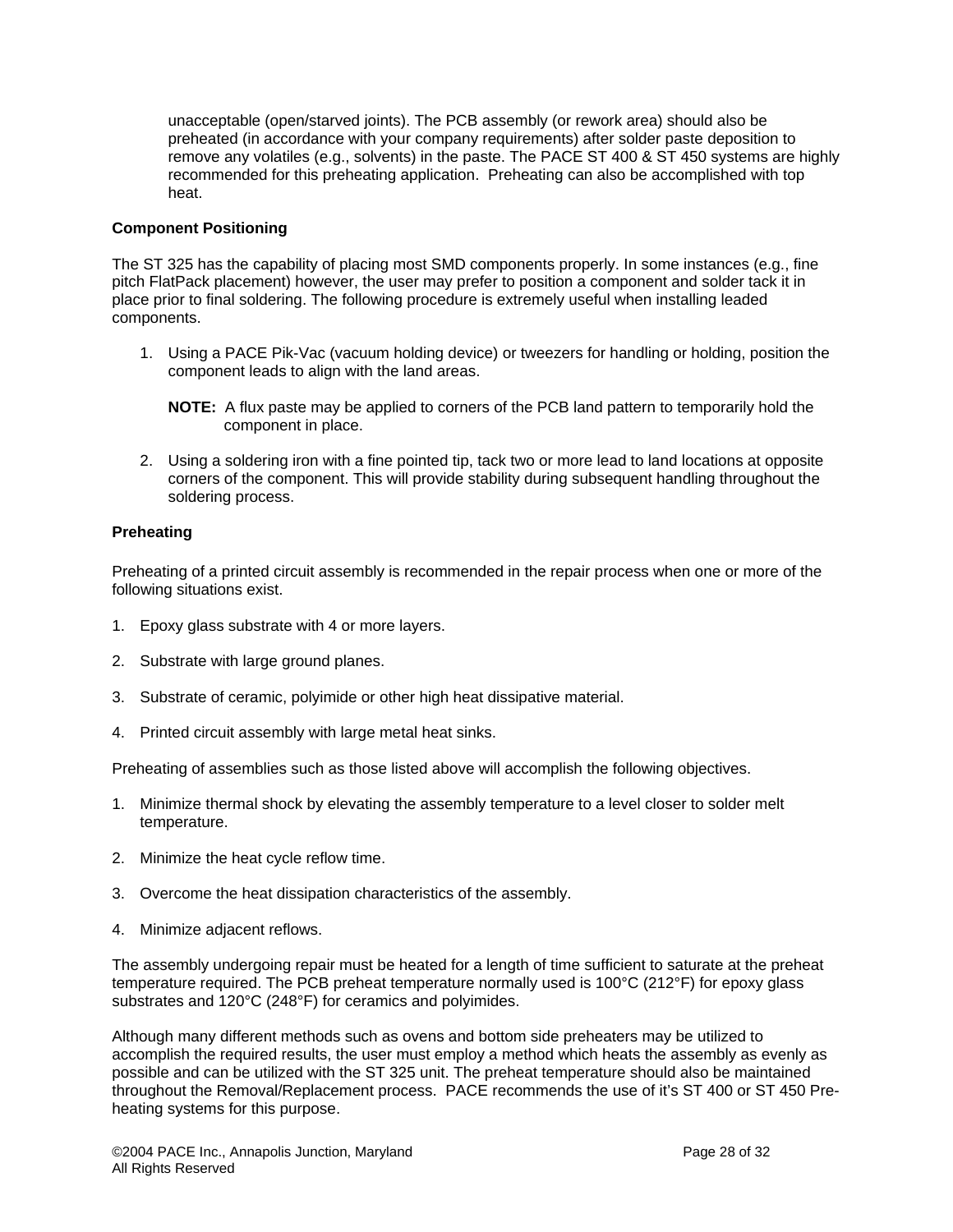## **Handpiece Vacuum/Pressure**

**NOTE:** The Air Hose and Slide Rod must be positioned to prevent any kinking of the hose. Kinks in the hose will prevent proper airflow when the system is operated and will cause a deterioration in performance.

## **Corrective Maintenance**

Listed below are message codes which may be displayed on the Digital Readout if a mistake is made by the operator (e.g., wrong password entry) or if the system has malfunctioned.

| <b>Display Error Message</b> | <b>Description</b>                                                                                                                                                |
|------------------------------|-------------------------------------------------------------------------------------------------------------------------------------------------------------------|
| Wrong Password               | The incorrect Password has been entered. The<br>displayed message will time out after 3 seconds and<br>revert to normal operation. Enter the correct<br>Password. |
| Open Sensor                  | The heater assembly sensor is open.<br>Replace heater assembly.                                                                                                   |
| <b>Blower Run Error</b>      | The power source blower unit is not running. Contact<br>PACE for assistance.                                                                                      |

## **Power Source/Handpiece**

Refer to the table below. Most malfunctions are simple and easy to correct.

| <b>Symptom</b>                                                                              | <b>Probable Cause</b>        | <b>Solution</b>                                                            |
|---------------------------------------------------------------------------------------------|------------------------------|----------------------------------------------------------------------------|
| No power to system                                                                          | <b>Blown Fuse</b>            | Inspect and replace the fuse(s) located on the<br>power source rear panel. |
|                                                                                             | Line cord<br>unplugged       | Plug line cord into the appropriate AC outlet.                             |
| <b>Heater Assembly does</b><br>not heat. No<br>malfunction indicated<br>on Digital Readout. | Open Heater                  | Contact PACE for assistance.                                               |
| Little or no air flow,<br>heater heats and<br>blower is running                             | Kinked air hose              | Change routing of air hose to remove<br>kinks.                             |
| Display on Digital<br>Readout indicates a<br>malfunction.                                   |                              | Refer to Display Error Messages.                                           |
| Little or no vacuum                                                                         | Worn vacuum<br>pump          | Replace vacuum pump. Contact PACE for<br>assistance.                       |
| Vacuum Cup will not<br>hold component                                                       | Worn or broken<br>vacuum cup | Replace vacuum cup.                                                        |
| Vacuum Pickup Rod<br>binding                                                                | Vacuum Pickup<br>rod is bent | Refer to the Vacuum Pick Replacement manual.                               |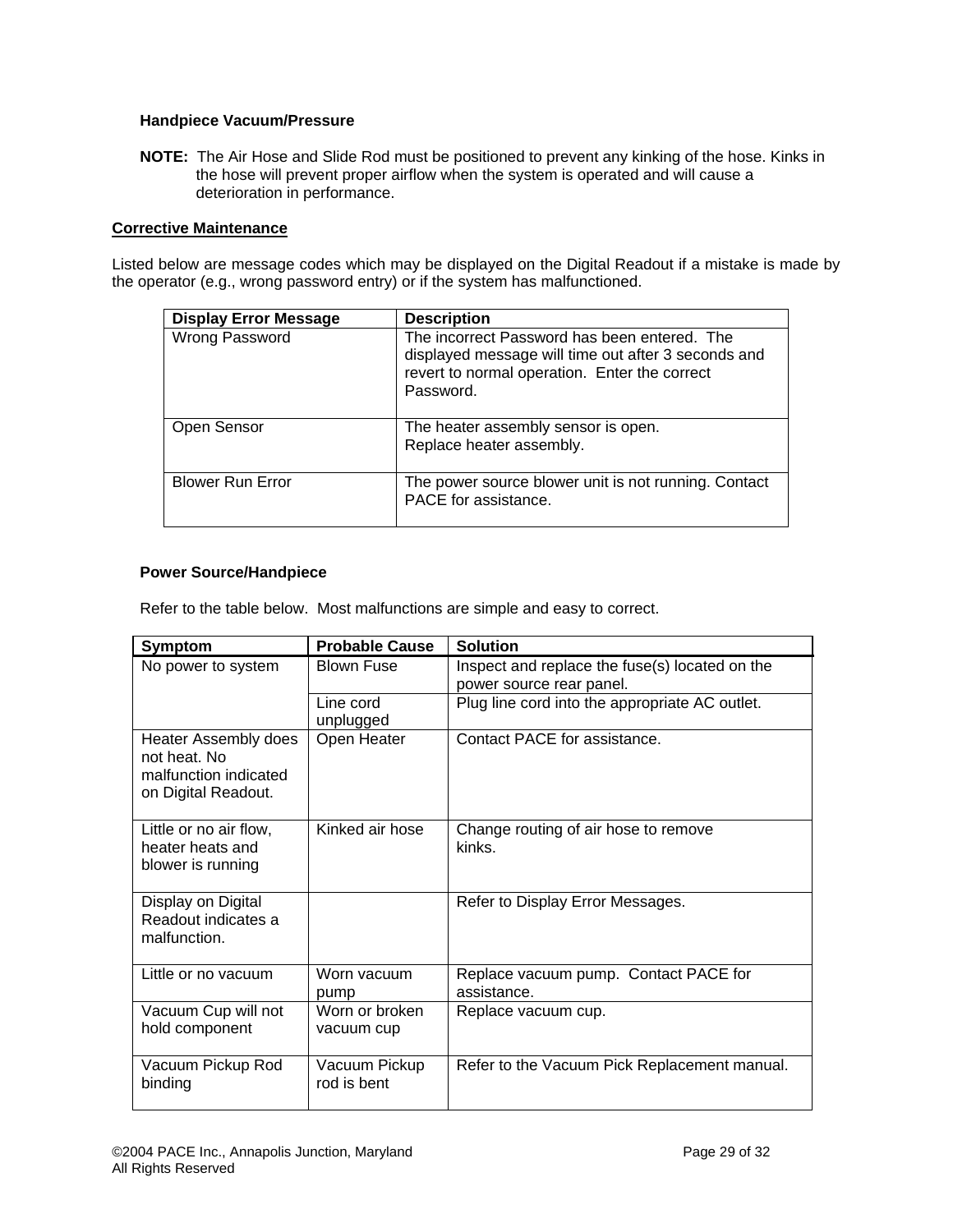# **Packing List**

| Item# | <b>Description</b>           | <b>Part Number</b> | ST 325<br>Only | ST 325 E<br>Only |
|-------|------------------------------|--------------------|----------------|------------------|
|       | <b>System Power Supply</b>   | 8007-0429          |                |                  |
| 2     | System Power Supply (Export) | 8007-0432          |                |                  |
| 3     | Power Cord, 115V             | 1332-0094          |                |                  |
|       | Power Cord, 230V             | 1332-0093          |                |                  |
| 5     | PV-65 Handpiece              | 7027-0001-P1       |                |                  |
| 6     | Nozzle Adapter               | 4028-0001-P1       |                |                  |
|       | Hot Grip Removal Pad         | 1100-0307-P1       |                |                  |
| 8     | <b>Operations Manual CD</b>  | CD5050-0459        |                |                  |

# **Spare Parts**

| Item # | <b>Description</b>                        | <b>PACE Part Number</b> |
|--------|-------------------------------------------|-------------------------|
| -1     | Fuse, 7 Amp, 125 V, Fast Acting (ST 325)  | 1159-0274-P5            |
|        | Fuse, 5 Amp, 250 V, Fast Acting (ST 325E) | 1159-0266-P5            |
| 2      | Fuse, 0.5 Amp, 125 V, Time Lag (ST 325)   | 1159-0248-P5            |
|        | Fuse, 0.5 Amp, 250 V, Time Lag (ST 325E)  | 1159-0213-P5            |
| 3      | <b>Optional PC Control Software</b>       | 1199-0019-P1            |

# **Service**

Please contact PACE or your local distributor for service and repair.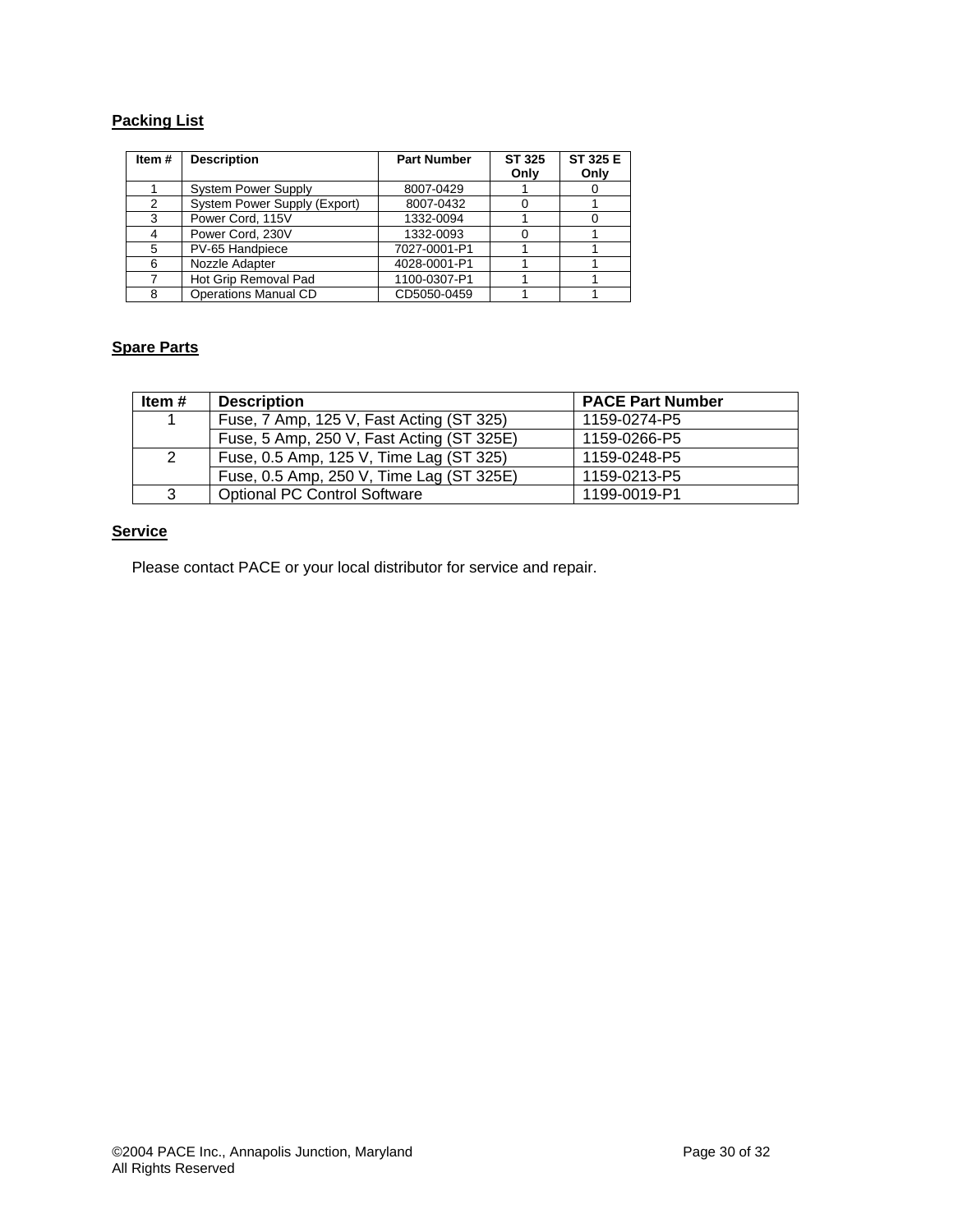## **"SODRTEK by PACE" LIMITED WARRANTY STATEMENT**

#### **Limited Warranty**

Seller warrants to the first user that products manufactured by it and supplied hereunder are free of defects in materials and workmanship for a period of one (1) year from the date of receipt by such user. Monitors, computers and other brand equipment supplied but not manufactured by PACE are covered under their respective manufacturer's warranty in lieu of this Warranty.

This warranty does not cover wear and tear under normal use, repair or replacement required as a result of misuse, improper application, mishandling or improper storage. Consumable items such as tips, heaters, filters, etc. which wear out under normal use are excluded. Failure to perform recommended routine maintenance, alterations or repairs made other than in accordance with Seller's directions, or removal or alteration of identification markings in any way will void this warranty. This warranty is available only to the first user, but the exclusions and limitations herein apply to all persons and entities.

SELLER MAKES NO OTHER WARRANTY, EXPRESS OR IMPLIED, AND MAKES NO WARRANTY OF MERCHANTABILITY OR FITNESS FOR A PARTICULAR PURPOSE.

Seller will, at its option, repair or replace any defective products at its facility or other location approved by it at no charge to user, or provide parts without charge for installation by the user in the field at user's expense and risk. User will be responsible for all costs of shipping equipment to Seller or other location for warranty service.

EXCEPT FOR THE REMEDY ABOVE DESCRIBED, UNLESS OTHERWISE REQUIRED BY APPLICABLE LAW, SELLER WILL HAVE NO OTHER OBLIGATION WITH REGARD TO ANY BREACH OF WARRANTY OR OTHER CLAIM WITH RESPECT TO THE PRODUCTS, OR LIABILITY FOR ANY DIRECT, INDIRECT, CONSEQUENTIAL, OR INCIDENTAL LOSS OR DAMAGE CAUSED BY OR OCCURRING IN CONNECTION WITH ANY OF THE PRODUCTS.

Warranty service may be obtained by contacting the appropriate PACE Company or local Authorized PACE distributor as set forth below to determine if return of any item is required, or if repairs can be made by the user in the field. Any warranty or other claim with respect to the products must be made with sufficient evidence of purchase and date of receipt, otherwise user's rights under this warranty shall be deemed waived.

For PACE USA Customers:

PACE, INCORPORATED 9030 Junction Drive Annapolis Junction, Maryland 20701 Tel. 301-317-3588 FAX. 301-498-3252

For PACE EUROPE Customers:

PACE EUROPE LIMITED Sherbourne House, Sherbourne Drive, Tilbrook, Milton Keynes MK7 8HX United Kingdom Tel. (44) 1908 277666 WARRANTY SERVICE FAX: (44) 1908 277 777

All other Customers:

Local Authorized PACE Distributor